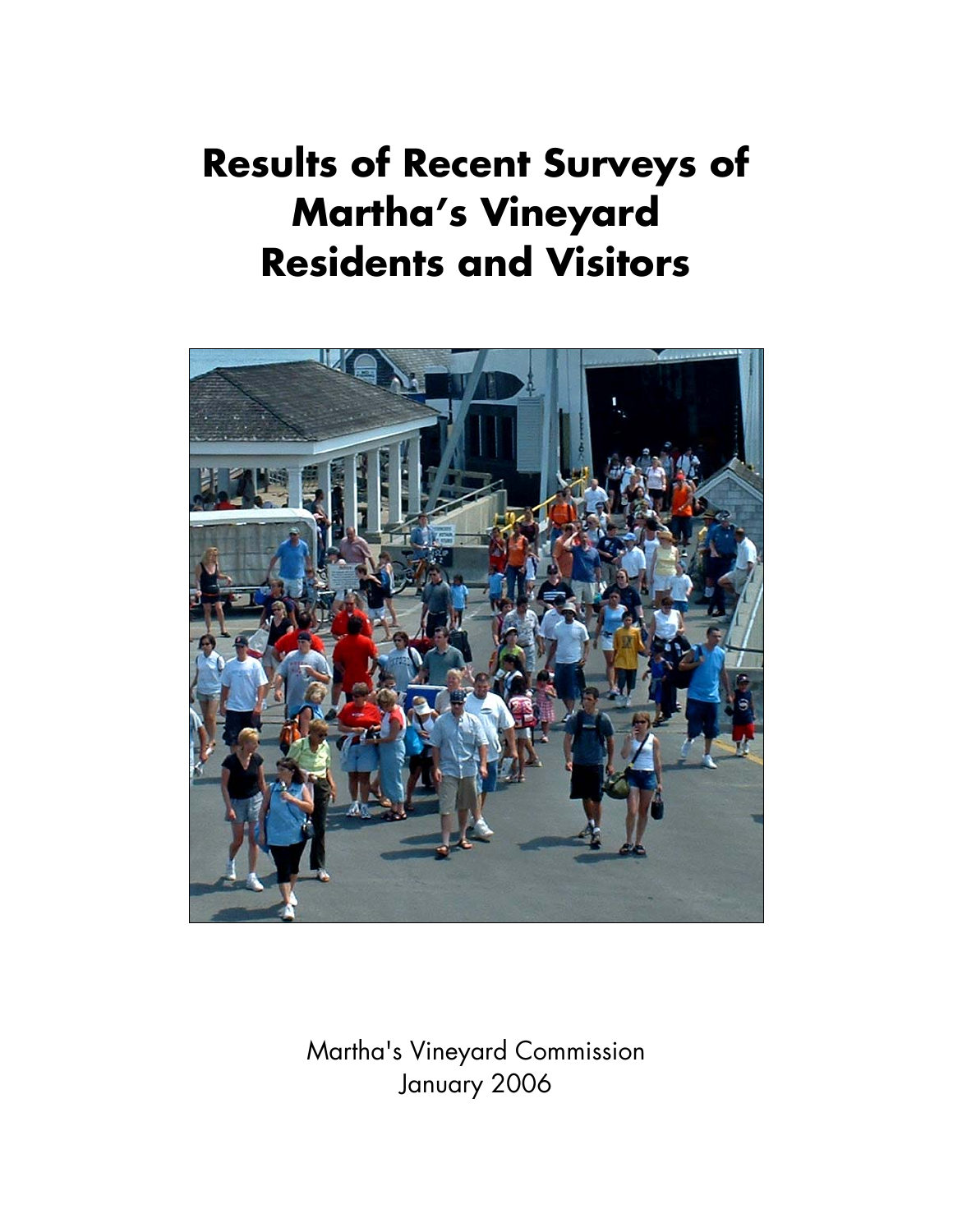# **Table of Contents**

- 1 Introduction
- 2 Responses Received
- 3 Characteristics of Respondents
- 4 Accommodations
- 5 Travel
- 6 Vineyard Activities and Services
- 7 Opinions on Island Issues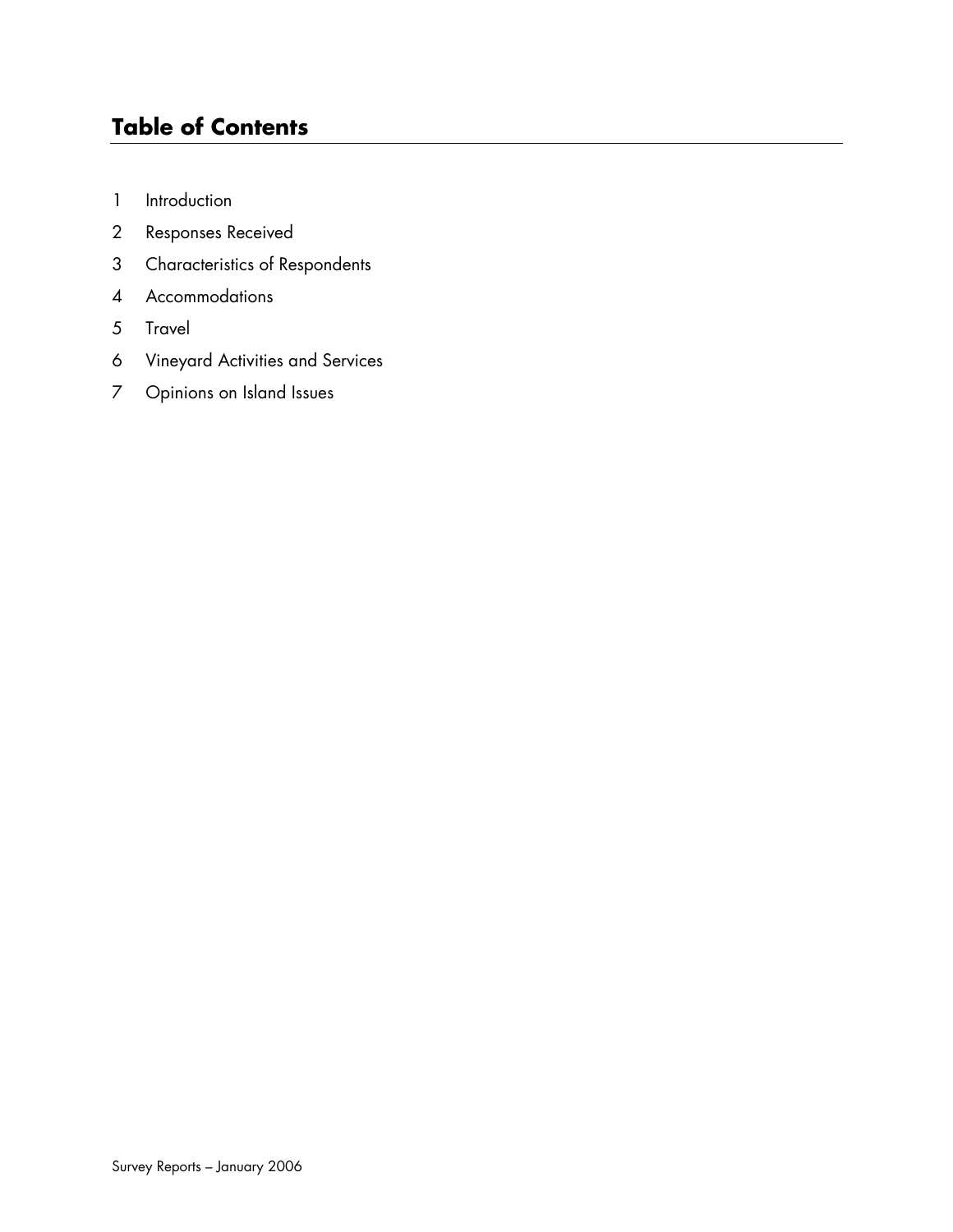# **1 Introduction**

In 2003 and 2004, the Martha's Vineyard Commission conducted a series of surveys to gain a better understanding of the characteristics, activities, and attitudes of permanent and seasonal residents as well as of visitors to the Vineyard.

We concluded that there was no single method that would provide an accurate profile of the various types of people who live on or come to the Island. The census already provides a considerable amount of information about permanent residents, so we focused our attention on seasonal residents and on visitors. This report summarizes the results of the two largest surveys, the 2003 "Ferry Survey" aimed largely at visitors, and the 2004 "Vineyard Survey" of newspaper readers targeting year-round and seasonal residents. In some cases, the results of both surveys are compared to each other, as well as to other surveys, including a business survey and a survey of air travelers, which were also conducted in 2003. (Note that, as part of this survey program, the MVC also carried out a Visual Preference Survey in 2005. The results of the Business Survey and Visual Preference Survey are available as separate reports.) Some comparisons are also provided to Census information that applies only to permanent residents.

The surveys were funded in part by MassHighway and the Federal Highway Administration. The assistance of the Steamship Authority, Island libraries and supermarkets (used as drop-off points), the Martha's Vineyard Times and the Vineyard Gazette is gratefully acknowledged.

The surveys were carried out with the help of interns Steve Bonavita and Jarita Sadler (2003 - UMass Amherst) and Brian Goodwin (2004 - Princeton). We thank them and also various professionals who helped design the surveys and analyze the results, including Zenia Kotval and David Loomis from UMass Amherst, as well as Daniel Greenbaum. Mr. Greenbaum especially provided assistance and insight through all phases of the survey project and analysis. An appreciative thanks also goes out to Vollmer Associates, which compiled extensive crosstabulations for each of the two surveys. William Veno, MVC Senior Planner, prepared this summary with the assistance of Mark London, MVC Executive Director.

Many of the survey results were analyzed based on the type of resident or visitor. The surveys used the following definitions:

- "Permanent Resident" is someone whose principal residence is on the Vineyard or who is registered to vote on the Vineyard.
- "Seasonal Resident" is someone who owns a second home on the Island or who regularly rents on the Island for a month or more.
- "Visitor" is someone who comes to the Island for less than a month. This category was broken down into various subcategories, depending on length of stay, including "Day-Trippers" who do not stay overnight. The visitor category includes "Workers", those who live off-Island and work here, or live here and work there; sometimes these results are separated out from the other visitors.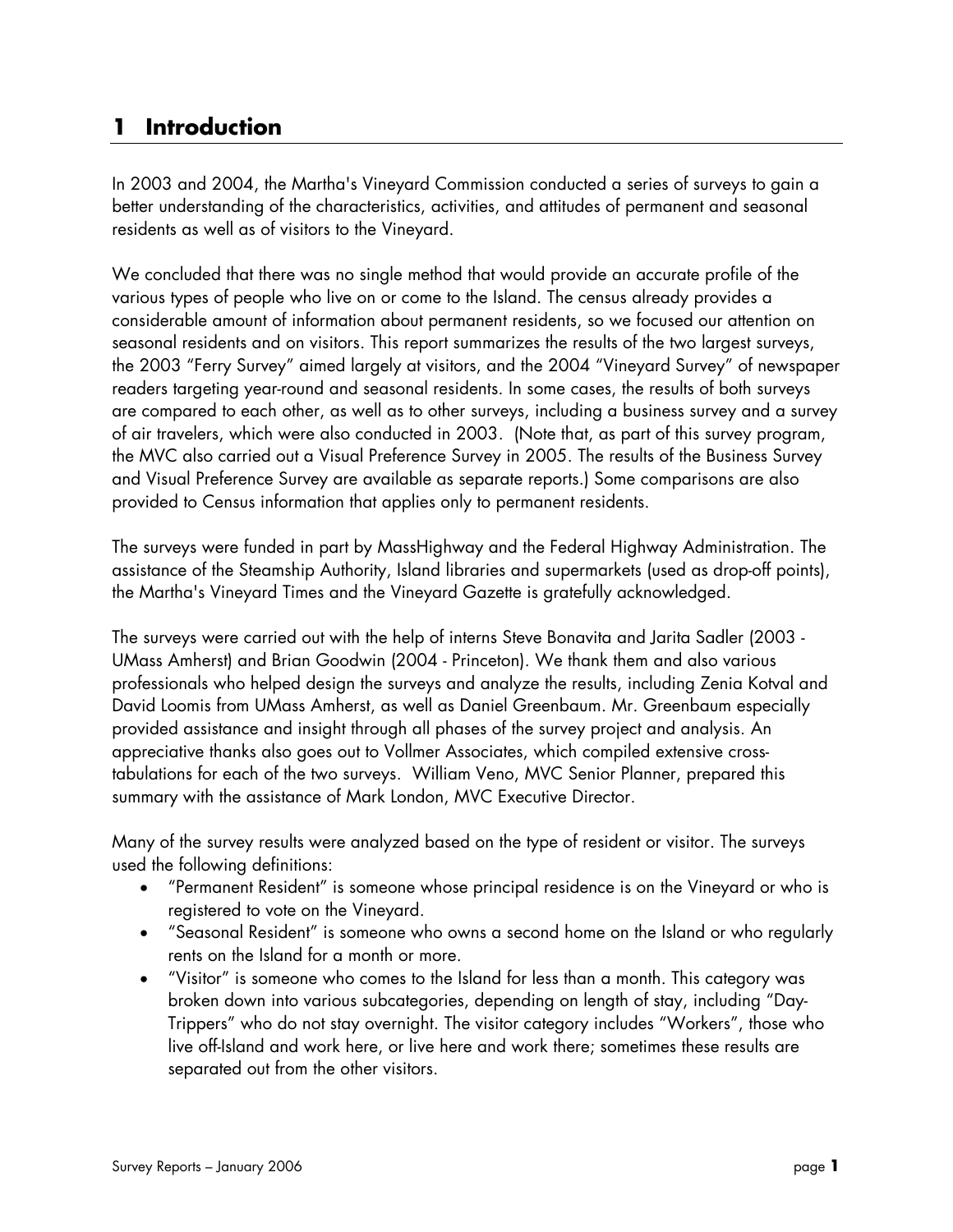# **2 Responses Received**

**The Ferry Survey**: The survey administered on the ferries in August 2003 was principally targeted at visitors and other travelers as they left the Vineyard. A total of 102 different ferries departing the Island, representing 30 different departure times on both the SSA and private carriers, were surveyed on a representative sample of 24 days over a five-week period ending on Labor Day. The 1,740 randomly chosen people surveyed and their traveling companions total nearly 6,000 people.

**The Vineyard Survey:** This survey targeting year-round and seasonal residents was distributed as an insert in each of the two local newspapers - the Vineyard Gazette and the Martha's Vineyard Times -- the second week of August 2004. Over a four-week period, postage-paid envelopes and drop boxes at thirteen Island locations yielded 1,068 usable surveys from a combined newspaper distribution of roughly 32,000 papers (a very large number of people receive both papers). These surveys represented households or traveling parties of more than 3,100 people.

| 2003 Ferry Survey | 2004 Vineyard Survey |
|-------------------|----------------------|
| 10%<br>181        | 48%<br>517           |
| 18%<br>326        | 43%<br>461           |
| 1,229<br>66%      | 8%<br>88             |
| [378]<br>[20%]    | $[0\%]$              |
| 7%<br>121         | 0%                   |
| 100%              | $00\%$               |
|                   |                      |

Both surveys received sufficient responses to be statistically sound, recognizing that there is an innate sampling bias due to the methods by which the surveys were solicited. The Ferry Survey focused on people leaving the Vineyard in August and therefore over-represented the number of visitors compared to permanent and seasonal residents. This especially true of day-trippers, as they constitute a much larger proportion of people on the ferries on a given day as compared to their representation among the total number of people on the Island on any given day. The Ferry Survey also cannot be assumed to be reflective of people traveling by air or personal watercraft. The Vineyard Survey was self-selecting and, since it depended upon who reads the local newspapers, probably under-represented short-term visitors.

Generally, the responses to the Ferry Survey from permanent residents are from Vineyarders who are younger than the overall permanent population in the 2000 U.S. Census figures, perhaps because younger people were more likely to be traveling in mid-summer. Conversely, the responses to the Vineyard Survey from permanent residents are from Vineyarders who are older than the overall permanent population in the 2000 U.S. Census. A couple of explanations for this may be that people busy with jobs and children were less inclined to complete the survey, and some "snow birds" -- retirees who winter in the South -- are not counted in the census that is taken on the 1<sup>st</sup> of April.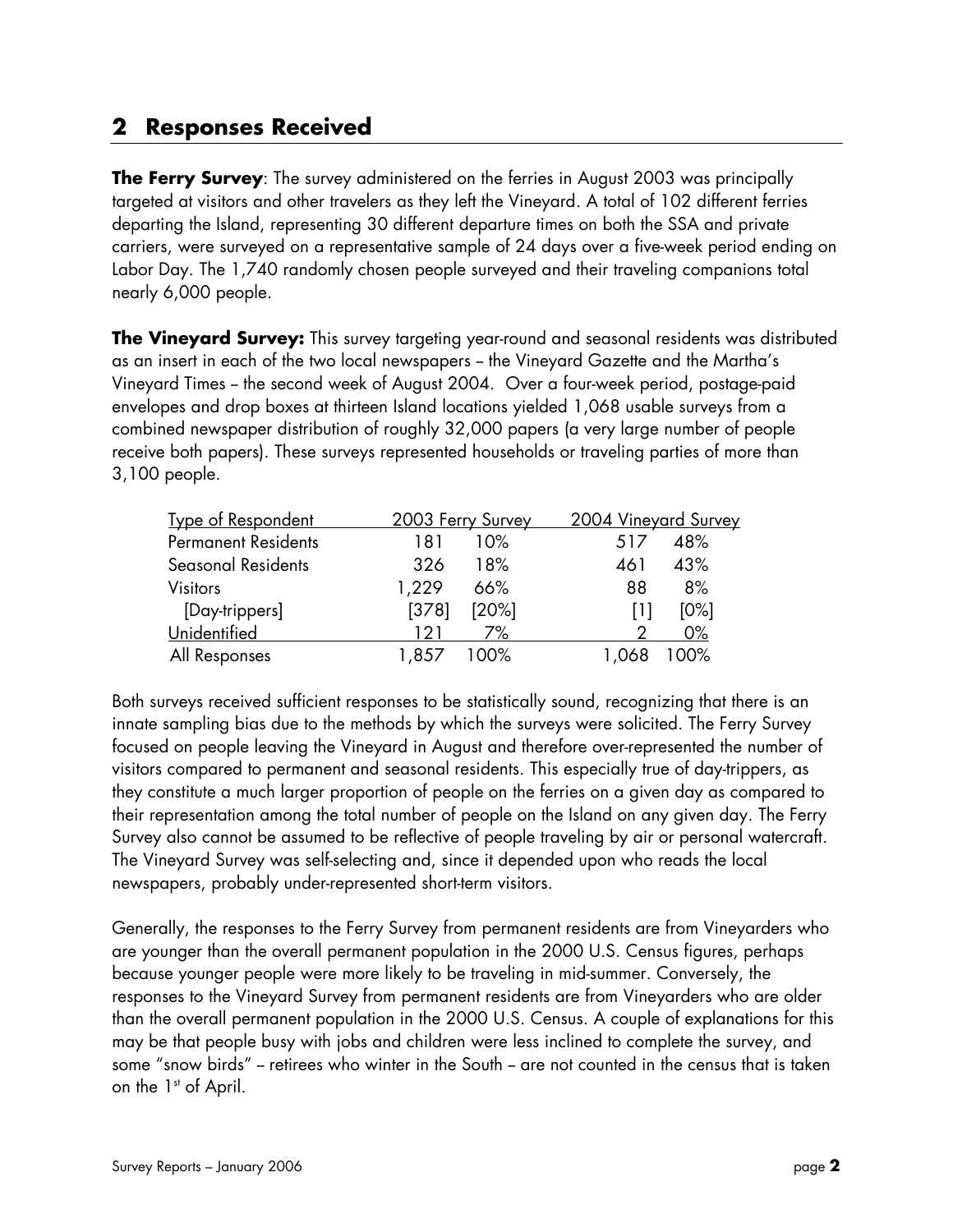In addition, as particular responses are divided into finer categories, the statistical confidence in the survey numbers decreases and the margin of error increases. In some breakdowns, particularly by town, the number of responses may fall below that upon which any statistical significance can be attributed and such instances are noted. For example, the number of visitors responding to the Vineyard Survey was relatively small.

Despite the above qualifiers, the responses from these two surveys shed light on a broad range of issues relating to residents and non-residents on Martha's Vineyard.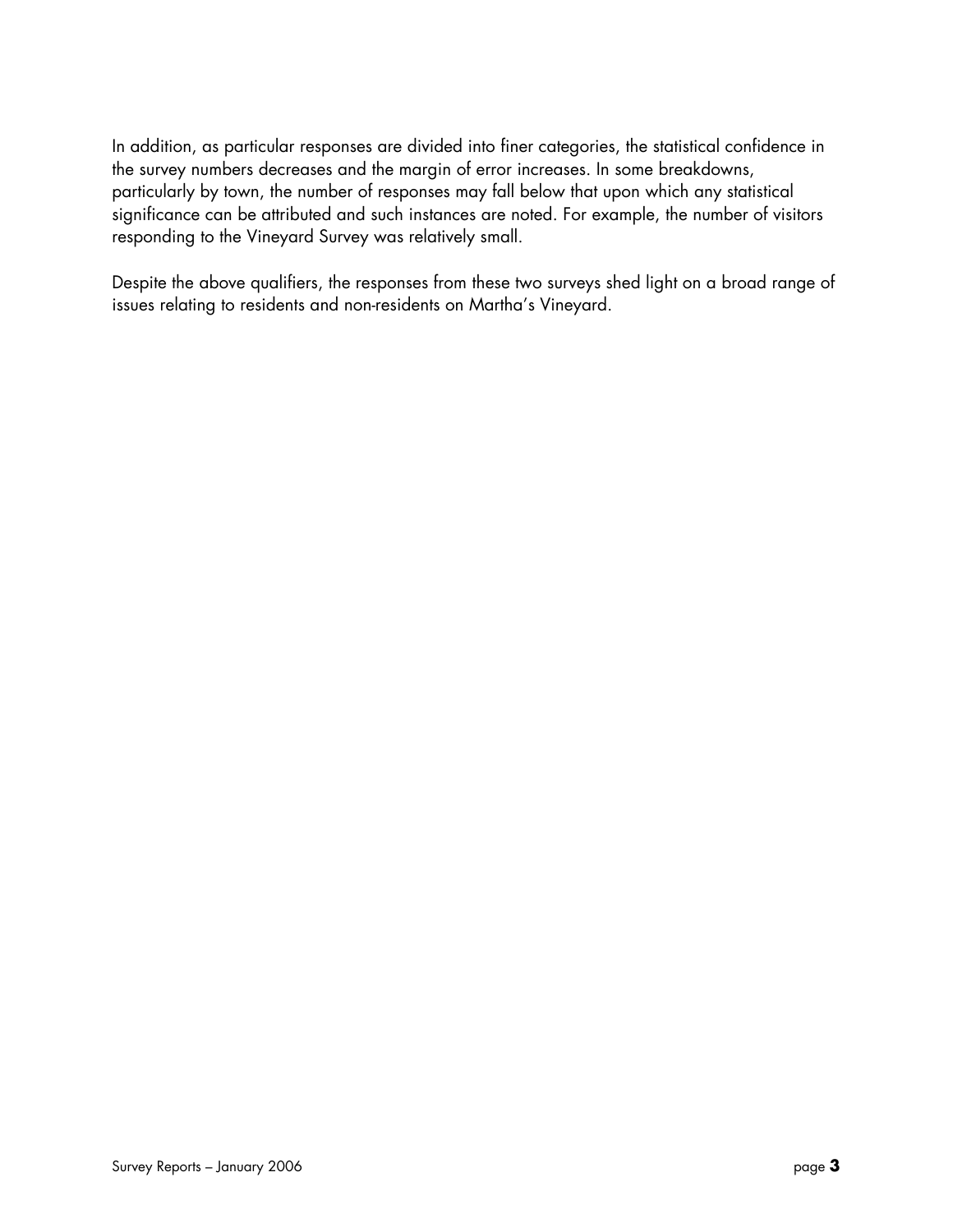# **3 Characteristics of Respondents**

# **3.1 Age**

The Ferry Survey asked the age categories of everyone in the traveling party. The Vineyard Survey asked the age of only the person completing the survey.

- **Children consistently comprised nearly one-quarter of the population across all groups on the ferries.** About 40% of the Ferry Survey respondents were traveling with children under 18 years of age.
- **It would appear that seasonal residents are somewhat older than permanent residents, while visitors are about the same age.** The percentage of seasonal residents 51 and older was greater than the percentage of permanent residents by 9% in the Ferry Survey and 7% in the Vineyard Survey. The percentage of visitors over 50 in the Ferry Survey was 4% greater than of permanent residents (too small a difference to be significant) and the percentage in the Vineyard Survey was 21% greater, though this sample was too small to be statistically significant.



## Age Distribution Represented in Ferry Survey

#### Age Distribution of Vineyard Survey Respondents

| 100%<br>27%<br>80% | 25%   | 8%<br>16% | 14%<br>10% | Over 70         | Age      | Permanent<br>Residents | Seasonal<br>Residents | <b>Visitors</b> |
|--------------------|-------|-----------|------------|-----------------|----------|------------------------|-----------------------|-----------------|
|                    |       |           | 18%        | ■61 to 70       | Over 70  | 136                    | 113                   | 7               |
| 22%<br>60%         | 28%   | 29%       |            | $\Box$ 51 to 60 | 61 to 70 | 112                    | 129                   | 14              |
| 40%<br>25%         |       |           | 25%        | $\Box$ 41 to 50 | 51 to 60 | 126                    | 130                   | 25              |
|                    | 28%   | 31%       |            | ■31 to 40       | 41 to 50 | 86                     | 68                    | 27              |
| 20%<br>17%         | 15%   |           |            | ■18 to 30       | 31 to 40 | 38                     | 12                    | 11              |
| 0%                 |       |           |            |                 | 18 to 30 | 12                     | Ô                     | 2               |
| Perm.              | Seas. | Visitor   | Census     |                 | Totals   | 510                    | 458                   | 86              |

**Note:** it is hard to draw other specific conclusions about the ages of various groups because of the inherent sampling bias discussed in section 1, as illustrated below.

Permanent and seasonal residents in the Vineyard Survey averaged about 60 years in age.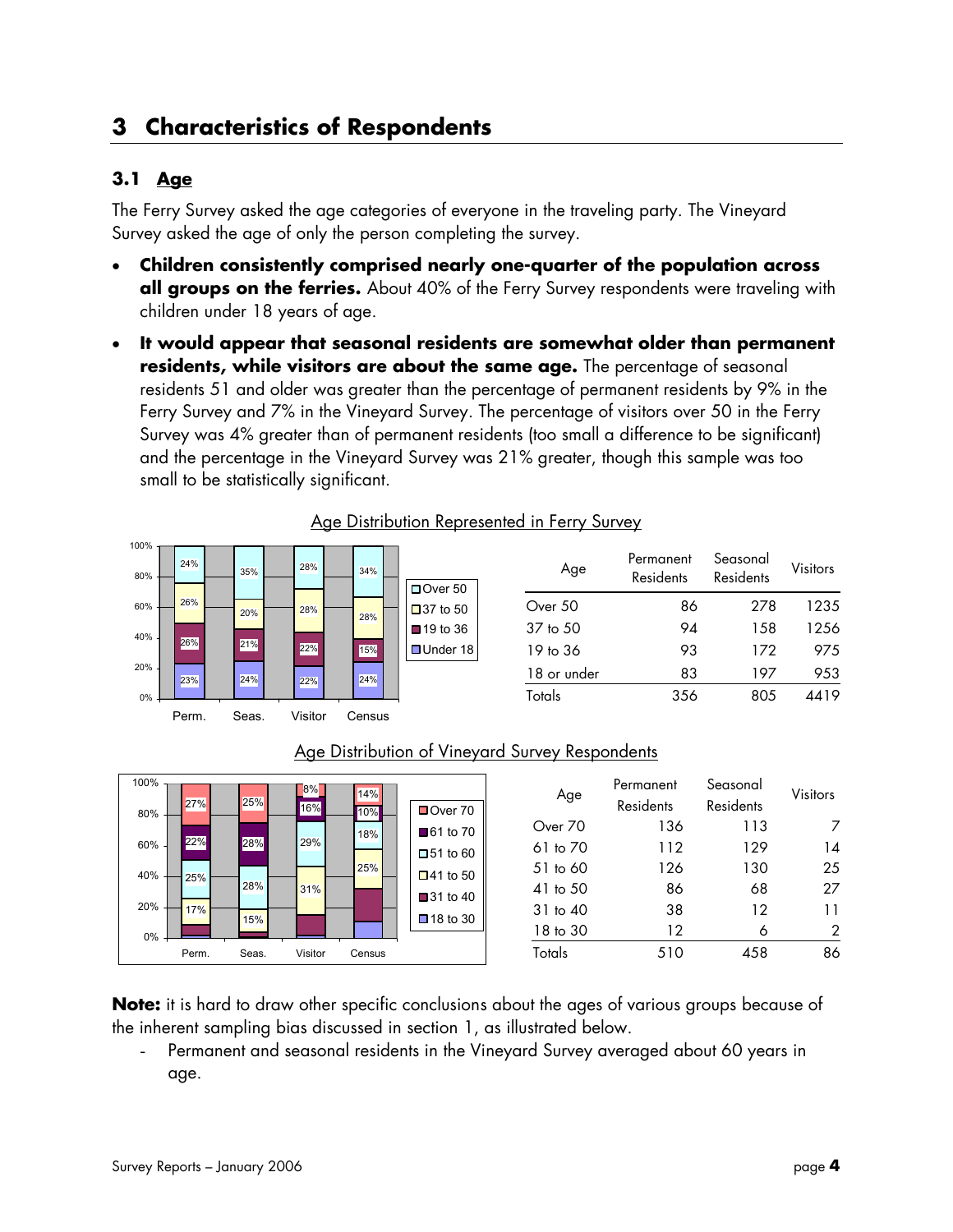- One-quarter of both permanent and seasonal resident respondents to the Vineyard Survey were over the age of 70. This is twice the year round population tabulated by the 2000 Census.
- Less than 10% of permanent and seasonal resident responses were from people 18 to 40 years, compared to 16% of visitors. This age group comprised 33% of the year round adult population in 2000.

#### **3.2 Income**

• **Seasonal residents are by far the highest income group on the Vineyard.**  More than a third of seasonal residents – 41% (Vineyard Survey); 37% (Ferry Survey) -- said their household income was more than \$150,000. The average household income was \$145,000 and \$154,000 in the two surveys.



Income Distribution of Survey Responses

- **Visitors are the next highest income group. About a quarter of visitors** 27% (Vineyard Survey) and 21% (Ferry Survey) - said their household income was more than \$150,000. The average income ranged between \$117,000 and \$125,000. The average income was just over \$100,000 for day-trippers.
- **Permanent residents are the lowest income group.** Only 9% of permanent residents in both surveys said their household income was more than \$150,000. The average household income was \$80,000. These figures are higher than the 2000 Census income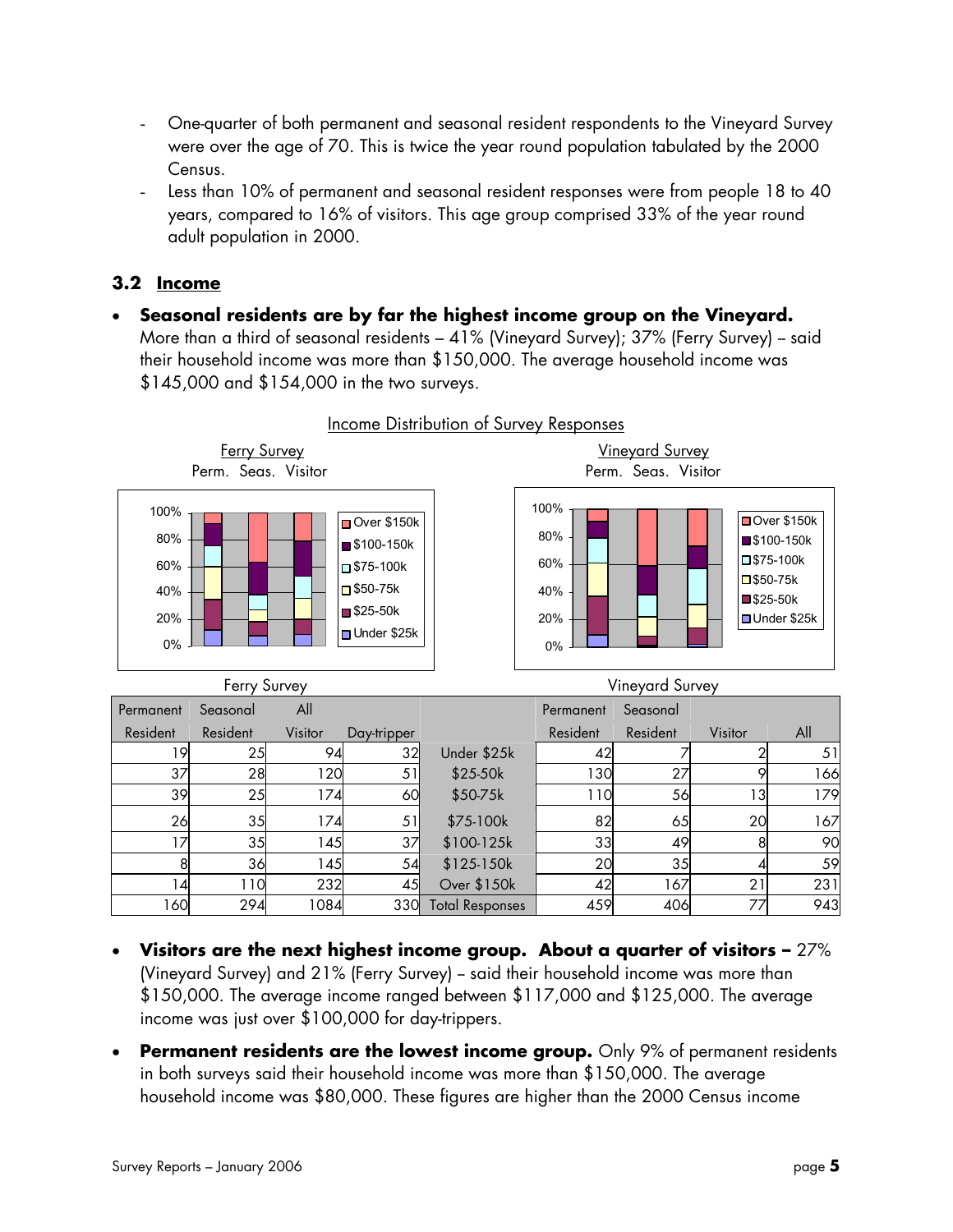figures for permanent residents (6% earned over \$150,000 and \$45,559 median household income).

# **3.3 Origins and Destinations of Seasonal Residents and Visitors**

The Ferry Survey asked passengers where was their primary destination after leaving the ferry on the mainland. For visitors and seasonal residents, this may be their permanent residences (less likely for day-trippers) or perhaps the next stop on a longer vacation. Passengers on private ferries and the SSA's New Bedford ferry are included in the survey results.

| 2003             | Permanent | Seasonal |      | All Visitors Day-trippers Combined |      |
|------------------|-----------|----------|------|------------------------------------|------|
| Cape             | 37%       | 10%      | 25%  | 77%                                | 22%  |
| MA Inside I-495  | 29%       | 30%      | 27%  | 15%                                | 26%  |
| MA Outside I-495 | 9%        | 10%      | 9%   | 5%                                 | 10%  |
| CT, RI, NY, NJ   | 17%       | 35%      | 29%  | 2%                                 | 32%  |
| ME, NH, VT       | 4%        | 5%       | 6%   | $1\%$                              | 5%   |
| Other            | 4%        | 7%       | 5%   | $1\%$                              | 6%   |
| Total            | 100%      | 97%      | 101% | 101%                               | 101% |
| Responses        | 178       | 321      | 1194 | 371                                | 1736 |

Primary Destination After Leaving Vineyard (by percent)



- **Three-quarters of day-trippers were destined for Cape Cod and another 15% to the Boston area.**
- **One-third of all ferry passengers traveled to Connecticut, Rhode Island, New**  York and New Jersey, more than any other destination. Seasonal residents (35%) and visitors (29%) had the highest percentages to these states. These percentages jump to 42% and 53%, respectively, when looking at just passengers with cars on the Woods Hole ferries.
- **The Boston area is the destination for 27 to 30% for all groups, except daytrippers, and a quarter (26%) of all ferry passengers leaving the Vineyard.**
- **Two-thirds of permanent residents were headed to Cape Cod (37%) or the Boston area (29%)**
- **Roughly a quarter (22%) of all ferry passengers headed for Cape Cod.**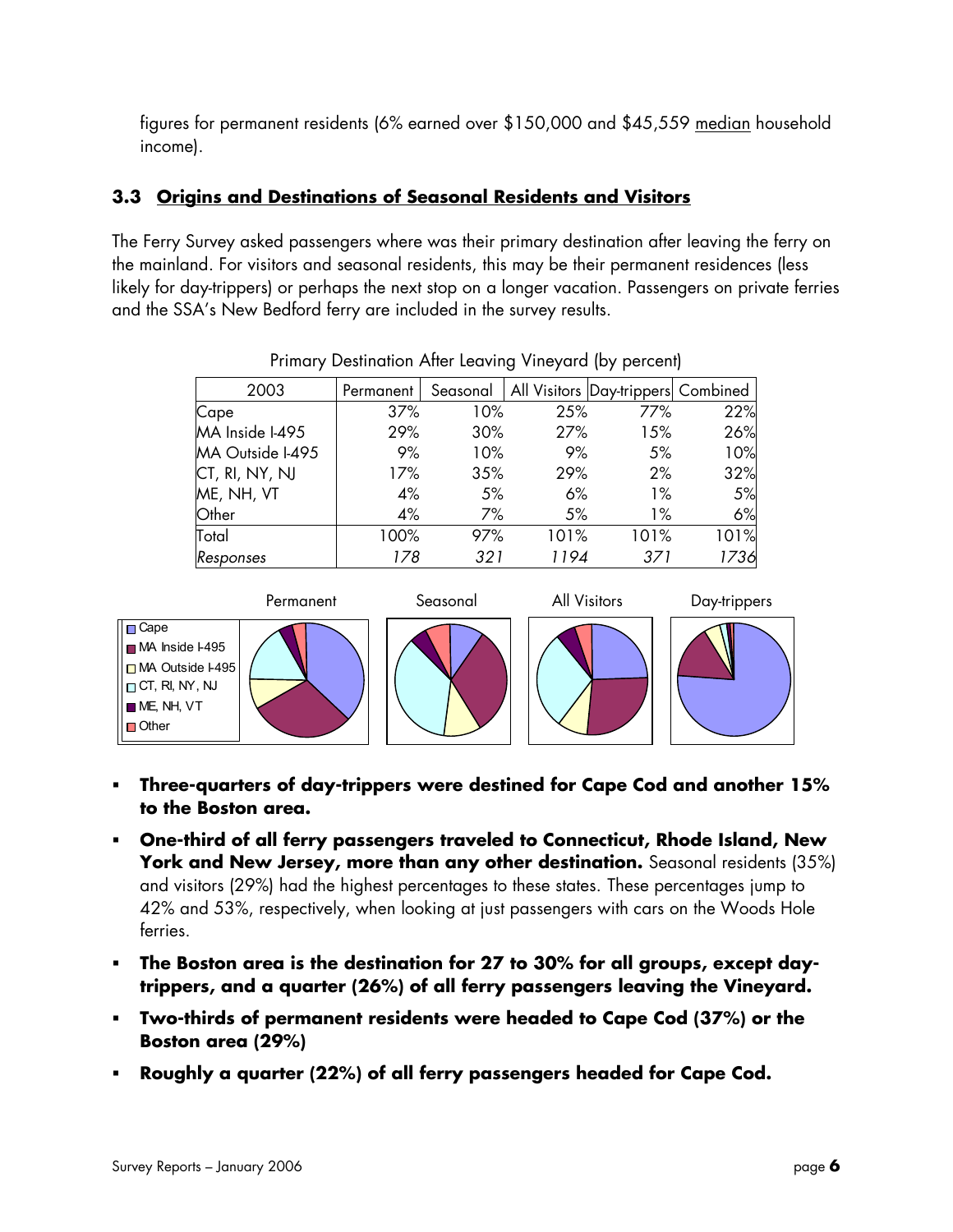## **3.4 Length of Stay**

Visitation patterns differed dramatically between the two survey methods, presumably because people who stayed on the Island for shorter periods of time were over-represented on the ferry and under-represented among newspaper readers. (Note that the sample of visitors on the Vineyard Survey was too small to be significant.)



|       | <b>Seasonal</b> | Length of   | <b>Visitor</b> |          |  |
|-------|-----------------|-------------|----------------|----------|--|
| Ferry | Vineyard        | <b>Stay</b> | Ferry          | Vineyard |  |
| 7%    | $0\%$           | One Day     | 31%            | $1\%$    |  |
| 10%   | 2%              | 1-2 Nights  | 25%            | 2%       |  |
| 25%   | 6%              | 3-6 Nights  | 26%            | 15%      |  |
| 16%   | 10%             | 1-2 Weeks   | 14%            | 53%      |  |
| 19%   | 17%             | 2-4 Weeks   | 3%             | 24%      |  |
| 23%   | 65%             | + 4 Weeks   | 1%             | 5%       |  |
| 100%  | 100%            | Totals      | 100%           | 100%     |  |
| 324   | 458             | Responses   | 1218           | 88       |  |

- **Of visitors taking the ferry, about one third (31%) were day-trippers (including 8% on work or business trips), a quarter (25%) stayed for 1 or 2 nights, another quarter (26%) for 3 to 6 nights, and a fifth (18%) stayed for more than a week.**
- **Combined, seasonal residents and visitors in the Ferry Survey were evenly distributed among people who were day-trippers (26%), staying 1 to 2 nights (22%), staying 3 to 6 nights (26%) and those staying more than a week (26%).**

#### **3.5 Previous Visitation to the Island**

- **A vast majority of permanent residents have lived on the Vineyard for ten or more years.** In the Vineyard Survey 87% of permanent residents said they had been on the Vineyard every year for the past decade. In the Ferry Survey, 65% of permanent residents reported living on the Vineyard for more than ten years and another 13% for more than five years. These percentages are close to the 2000 Census figure of 81% of year-round householders having lived on the Vineyard for at least the previous five years.
- **A still greater proportion (93%) of seasonal residents have been coming to the Vineyard for more than ten years.**
- **Even most visitors have come regularly for a decade or more.** 70% of visitors (neither own a Vineyard home nor visit for more than a period of four weeks) reported having at least a ten-year-long relationship with the Island. This is quite different from the results of the 1984 survey that showed 41% of SSA passengers visiting the Vineyard for the first time, but some of the difference is likely due to the self-selection of the Vineyard Survey – visitors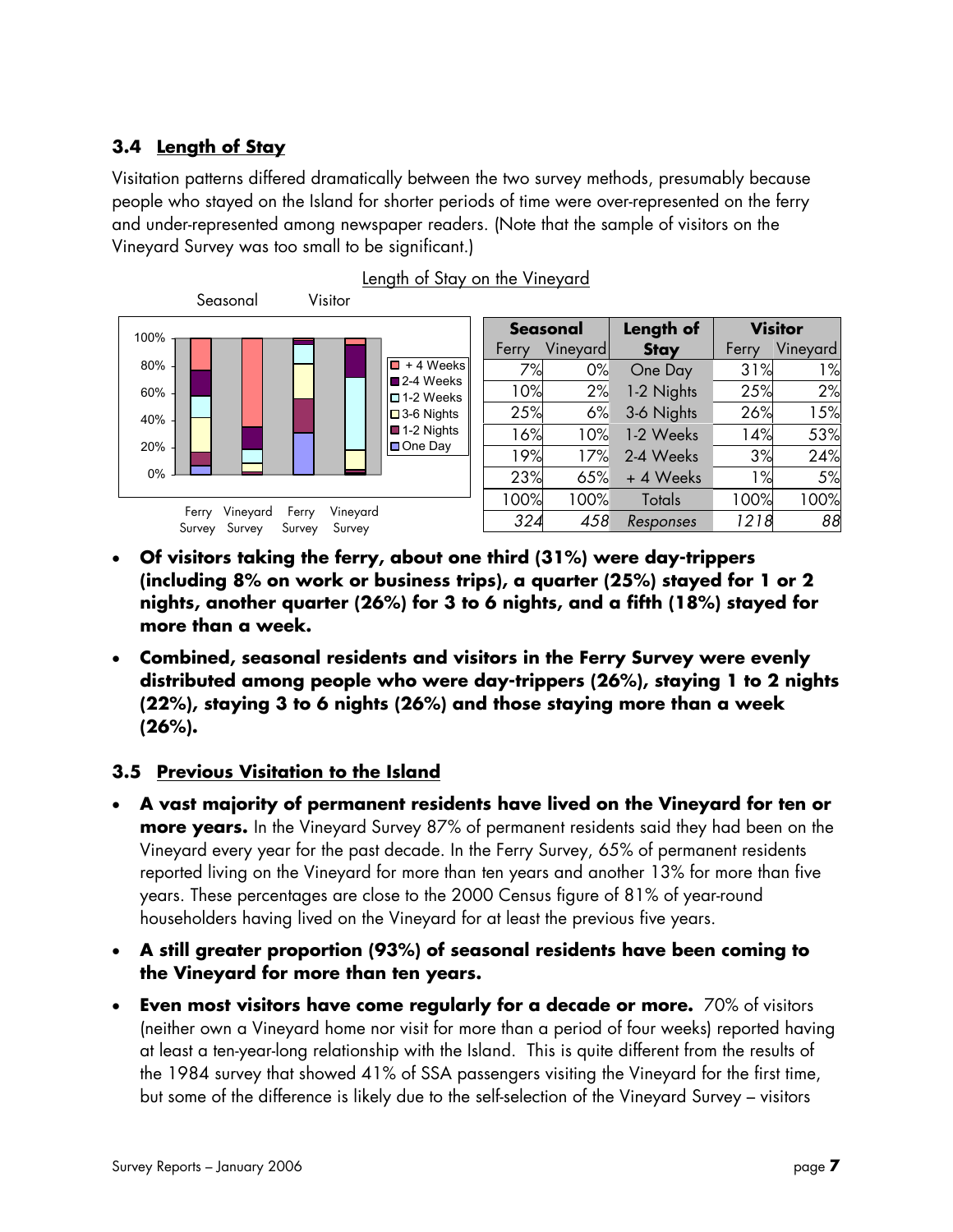with a stronger interest in the Island were more likely to take the initiative to complete the survey. [This question was not asked in the Ferry Survey.]





# **3.6 Future Relationship with the Island**

- **Half the seasonal residents anticipate living on the Vineyard within five years.** 51% of seasonal resident respondents in the Ferry Survey (not asked in the Vineyard Survey) said they see themselves living on Martha's Vineyard in the next five years. [Note: If the survey is representative of the estimated 39,000 seasonal residents in 2000, and their anticipations become reality, this would more than double the Vineyard's 2000 permanent population of 15,000 residents by 2010.]
- **About one sixth of visitors also anticipate moving to the Vineyard.** In the Ferry Survey, 21% of visitors staying one week or more and 11% of visitors staying less than a week see themselves living on the Island within five years.
- **However, nearly one in six current residents anticipate moving off the Island.** 16% of permanent residents responding to the Ferry Survey said they did not see themselves living on the Island in five years. While little confidence can be given to characteristics of this small sample, these 30 Vineyarders have only a slightly shorter tenure but nearly a 22% lower average income than that of all permanent resident respondents. Nearly one-third (9) of the responses came from Oak Bluffs, which also had the most responses in this small sample living on the Vineyard for 10 years or less.

| <b>Permanent Residents Intending to Move from Vineyard in 5 Years (30 responses)</b> |           |           |     |     |                       |         |               |           |  |  |  |
|--------------------------------------------------------------------------------------|-----------|-----------|-----|-----|-----------------------|---------|---------------|-----------|--|--|--|
| Town                                                                                 |           | Average   |     |     | Years on Vineyard     |         | Income        |           |  |  |  |
|                                                                                      | Responses | Home Size |     |     | $\le$ 10 > 10 Average | < \$50K | $=$ $>$ \$50K | Average   |  |  |  |
| Edgartown                                                                            | 5         | 3.00      | 2   | 3   | 19.0                  | 3       | 2             | \$57,500  |  |  |  |
| Oak Bluffs                                                                           | 9         | 2.14      | 5   | 4   | 10.9                  | 4       | 5             | \$52,444  |  |  |  |
| Tisbury                                                                              | 8         | 3.50      | 2   | 4   | 17.7                  | 3       | 4             | \$60,286  |  |  |  |
| <b>West Tisbury</b>                                                                  | 4         | 3.67      | Ω   | 4   | 20.5                  | 2       | 2             | \$46,125  |  |  |  |
| Not Specified                                                                        | 4         | 4.00      |     | 2   | 17.0                  |         | 2             | \$129,167 |  |  |  |
| Totall                                                                               | 30        | 3.04      | 37% | 63% | 16.0                  | 46%     | 54%           | \$62,625  |  |  |  |
| All Permanent Responses                                                              |           | 3.20      | 35% | 65% | 23.5                  | 35%     | 65%           | \$80,000  |  |  |  |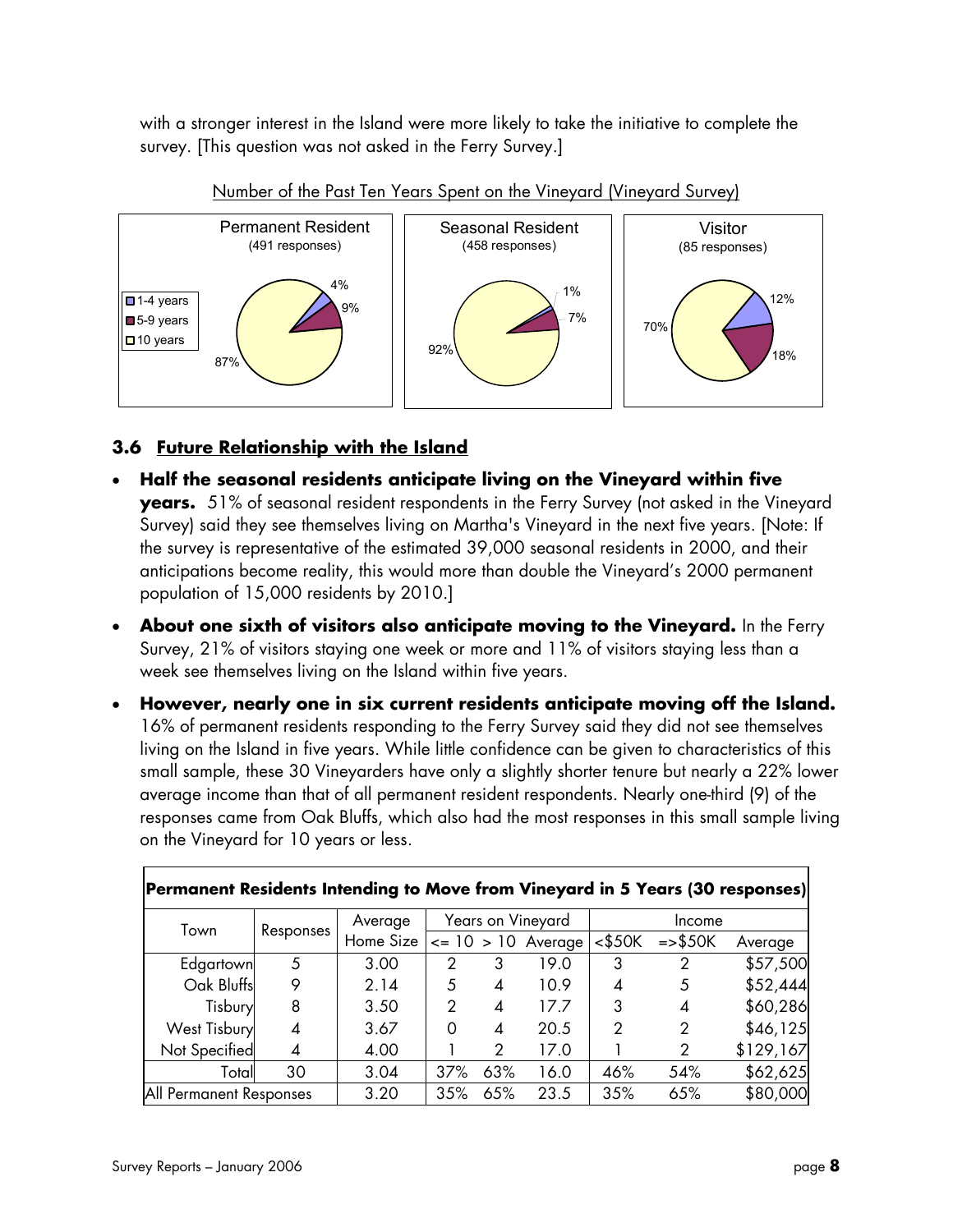# **4 Accommodations**

#### **4.1 Where People Stay**

Both surveys' distributions of permanent and seasonal resident responses among the six Vineyard towns closely mirror the comparable 2000 Census numbers.

- **Three-quarters of the permanent residents are even distributed among the three down-Island towns.**
- **Chilmark houses about as many seasonal residents as does Tisbury as much as Aquinnah and West Tisbury combined.**
- **Edgartown and Oak Bluffs each host more than one-third of visitors spending the night on the Vineyard stay in Edgartown.**

| <b>D</b> Aquinnah                            | <b>Permanent Resident</b><br>2004 | <b>Seasonal Resident</b><br>2004 | <b>Visitor</b><br>2004 |
|----------------------------------------------|-----------------------------------|----------------------------------|------------------------|
| <b>Chilmark</b><br>$\square$ Edgartown       |                                   |                                  |                        |
| <b>□ Oak Bluffs</b>                          |                                   |                                  |                        |
| <b>T</b> isbury<br>$\blacksquare$ W. Tisbury |                                   |                                  |                        |

Town in Which Vineyard Survey Respondent Stayed

| Vineyard<br><b>Survey</b> | Permanent | Perm.<br>(Census) | Seasonal | Seas.<br>(Census) | Visitor<br>[small sample] | All  |
|---------------------------|-----------|-------------------|----------|-------------------|---------------------------|------|
| Aquinnah                  | 2%        | 2%                | 3%       | 4%                | 6%                        | 3%   |
| Chilmark                  | 8%        | 6%                | 14%      | 13%               | 4%                        | 10%  |
| Edgartown                 | 21%       | 25%               | 29%      | 34%               | 38%                       | 26%  |
| Oak Bluffs                | 25%       | 25%               | 27%      | 27%               | 30%                       | 27%  |
| Tisbury                   | 23%       | 26%               | 16%      | 12%               | 9%                        | 19%  |
| W. Tisbury                | 21%       | 16%               | 11%      | 10%               | 13%                       | 16%  |
| MV                        | 100%      | 100%              | 100%     | 100%              | 100%                      | 100% |
| Responses                 | 486       |                   | 437      |                   | 79                        | 1002 |

#### Town in Which Ferry Survey Respondent Stayed

| Ferry         | Permanent | Seasonal | All             | Visitor | Visitor    | All  |
|---------------|-----------|----------|-----------------|---------|------------|------|
| <b>Survey</b> | Resident  | Resident | <b>Visitors</b> | week +  | 1-6 nights |      |
| Aquinnah      | 5%        | 3%       | $1\%$           | 2%      | 1%         | 3%   |
| Chilmark      | 4%        | 16%      | 7%              | 7%      | 7%         | 13%  |
| Edgartown     | 20%       | 28%      | 37%             | 46%     | 34%        | 56%  |
| Oak Bluffs    | 30%       | 29%      | 36%             | 24%     | 41%        | 57%  |
| Tisbury       | 23%       | 16%      | 12%             | 13%     | 12%        | 22%  |
| W. Tisbury    | 18%       | 9%       | 6%              | 8%      | 6%         | 13%  |
| ΜV            | 100%      | 100%     | 100%            | 100%    | 100%       | 164% |
| Responses     | 169       | 306      | 830             | 218     | 612        | 1305 |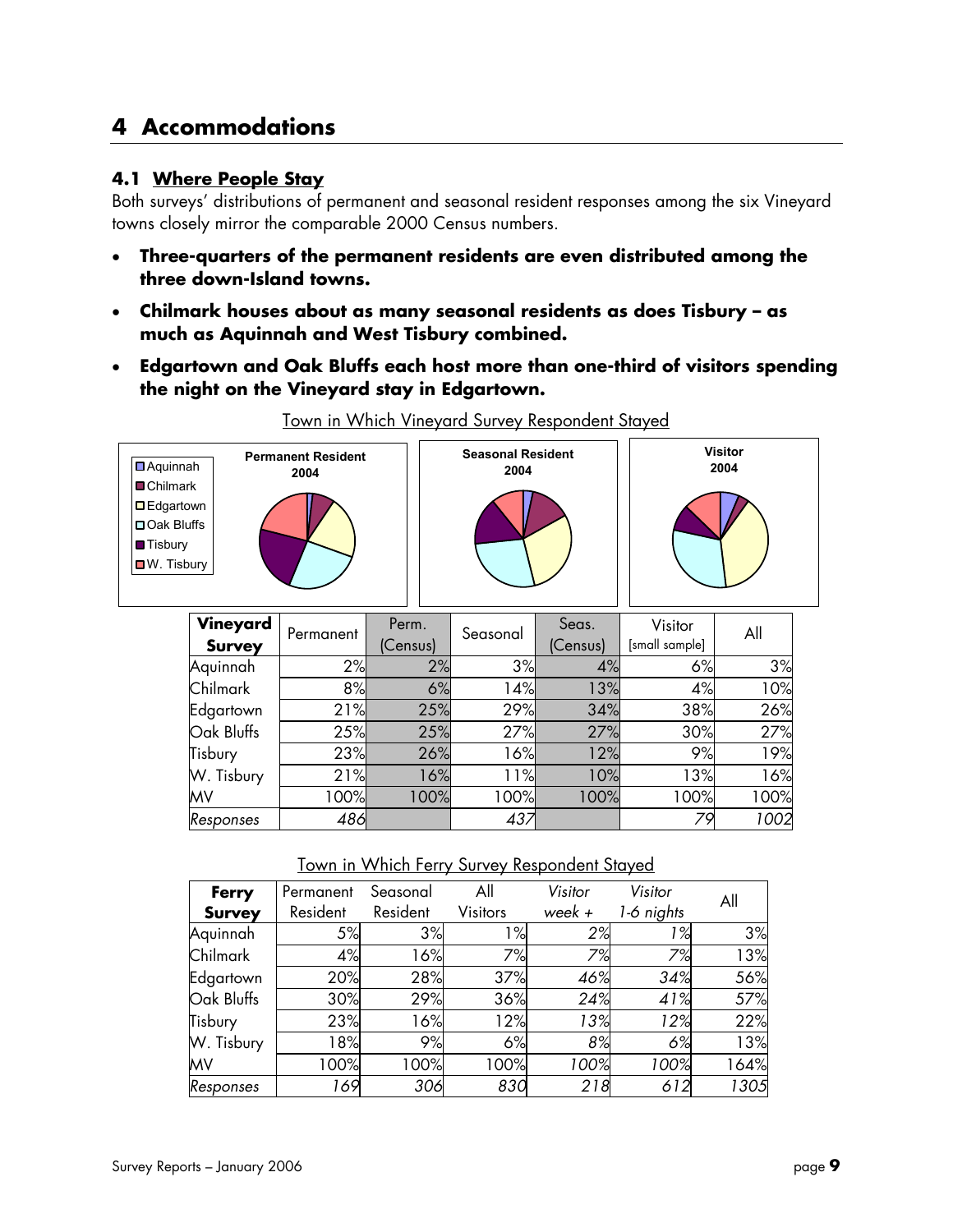• **Visitors staying 1 to 6 nights were more likely to stay in Oak Bluffs (41%), while visitors staying longer than one week were more likely to stay in Edgartown (46%).** 

# **4.2 Type of Accommodations**

The length of stay significantly influences the type of accommodations used by visitors. This was true in both surveys, but the variation differed widely between the surveys. The Vineyard Survey contains a very small sample of visitors and the Ferry Survey is more likely to account for visitors who where guests. [Note that "renting an apartment" was not an option for respondents of the Ferry Survey.]

- **About 90% of permanent residents lived in homes that they owned** (Vineyard Survey). (Note: this is greater than the 2000 Census figure of 74%). Permanent residents who rented were most likely to be in apartments (60%, but small sample).
- **The great majority of seasonal residents (74% in the Ferry Survey and 90% in the Vineyard Survey) stay in homes they own.** Fewer than one in ten seasonal residents rent a home. A similar number may stay as guests of other Vineyard homeowners. About 8% (Vineyard Survey) to 15% (Ferry Survey) of seasonal residents rent their Vineyard accommodations, mostly likely houses.
- **Overnight visitors are just as likely to be guests of friends or relatives than stay in hotels, inns or B&Bs.** The two types of accommodations each accounted for 1/3 of all visitors. More than two in five overnight visitors staying less than one week stayed as guests (44%) or in hotels, inns or B&Bs (43%). Short-term visitors are twice as likely to be guests than visitors staying more than a week.



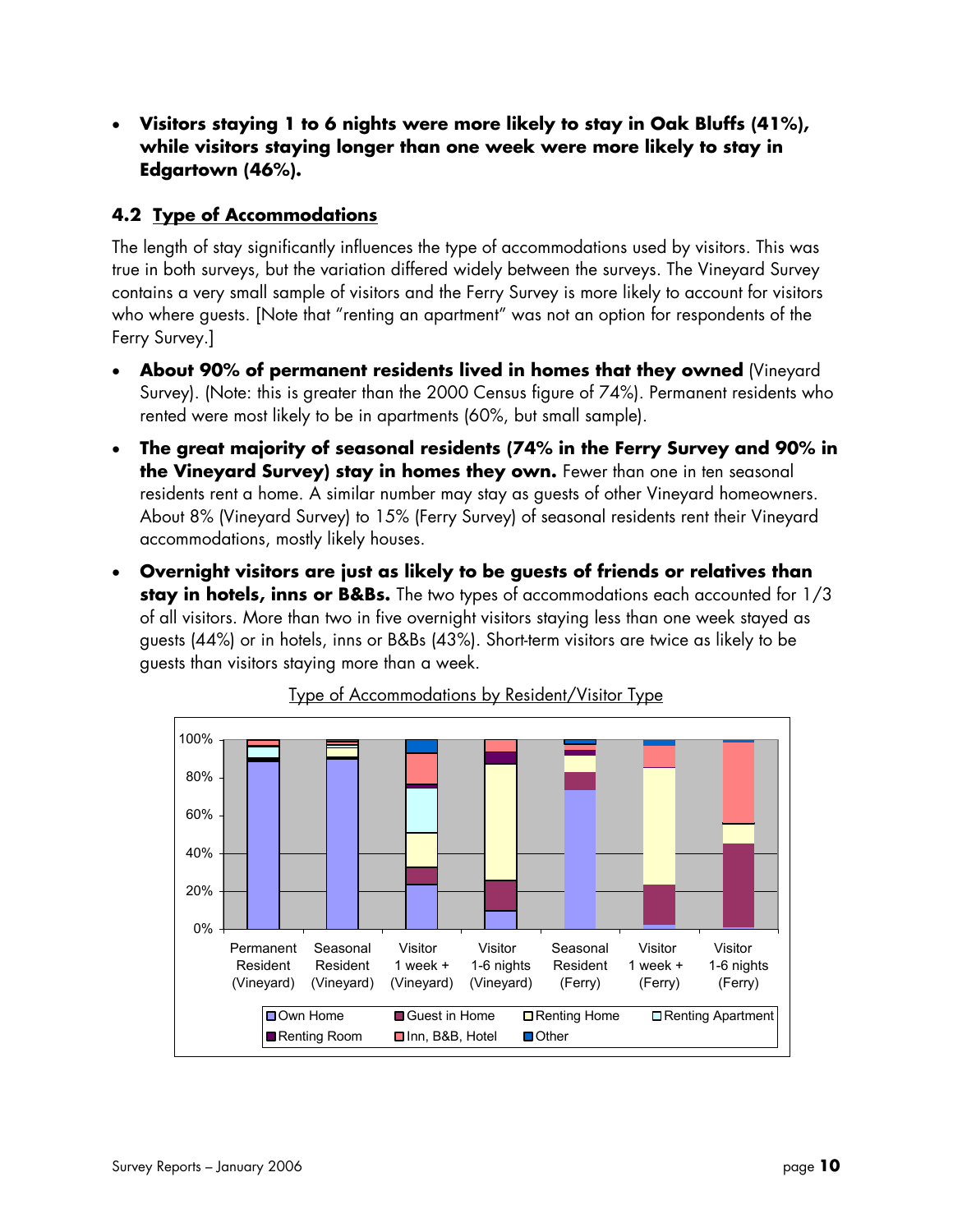| Accommodation<br>Type    | Permanent<br>Resident<br>(Vineyard) | Seasonal<br>Resident<br>(Vineyard) | Visitor<br>$1$ week $+$<br>(Vineyard) | Visitor<br>1-6 nights<br>(Vineyard) | Seasonal<br>Resident<br>(Ferry) | Visitor<br>$1$ week $+$<br>(Ferry) | Visitor<br>1-6 nights<br>(Ferry) |
|--------------------------|-------------------------------------|------------------------------------|---------------------------------------|-------------------------------------|---------------------------------|------------------------------------|----------------------------------|
| Own Home                 | 448                                 | 413                                | l 3                                   |                                     | 222                             |                                    |                                  |
| Guest in Homel           |                                     |                                    |                                       |                                     | 28                              | 47                                 | 258                              |
| <b>Renting Home</b>      |                                     | 23                                 | 10                                    | 19                                  | 27                              | 136                                | 61                               |
| <b>Renting Apartment</b> | 31                                  |                                    | 13                                    |                                     |                                 | Not asked Not asked                | Not asked                        |
| Renting Room             |                                     |                                    |                                       |                                     |                                 |                                    |                                  |
| Inn, B&B, Hotel          | 14                                  |                                    |                                       |                                     |                                 | 25                                 | 248                              |
| Other                    |                                     |                                    |                                       |                                     |                                 |                                    | 8                                |
| <b>Total Responses</b>   | 506                                 | 459                                | 55                                    | 31                                  | 302                             | 221                                | 583                              |

## **4.3 Size of Households**

Both surveys asked the number of people with the respondent, but the Vineyard Survey also asked the number of bedrooms in the accommodations.



| Distribution of Homes and Bedrooms by Number of Bedrooms in Homes |  |  |
|-------------------------------------------------------------------|--|--|
|                                                                   |  |  |

| <b>Bedrooms</b> | Homes       | $%$ All | # of                         | $%$ All |
|-----------------|-------------|---------|------------------------------|---------|
| In Home         | (Responses) | Homes   | <b>Bdrms</b><br><b>Bdrms</b> |         |
|                 | 26          | 3%      | 26                           | 1%      |
| 2               | 147         | 16%     | 294                          | 10%     |
| 3               | 398         | 43%     | 1194                         | 38%     |
| 4               | 233         | 25%     | 932                          | 30%     |
| 5               | 78          | 9%      | 390                          | 13%     |
| $6+$            | 40          | 4%      | 270                          | 9%      |
| 6               | 20          | 2%      | 120                          | 4%      |
|                 | 10          | $1\%$   | 70                           | 2%      |
| 8               | 10          | $1\%$   | 80                           | 3%      |
| <b>Total MV</b> | 922         | 100%    | 3106                         | 101%    |

• **Seasonal homes average 20% more bedrooms (3.6) than the homes of permanent residents (3.0).** Almost 40% of seasonal residents' homes have more than three bedrooms compared to 25% of the homes of permanent residents.



• **In August, there are about two guests for every three homes of permanent residents (.65 guests per home).** Chilmark has the highest average occupancy of guests (1.03), increasing its year-round occupancy of year-round homes by more than 50%. Oak Bluffs has the lowest average number (.45) of guests per permanent residence.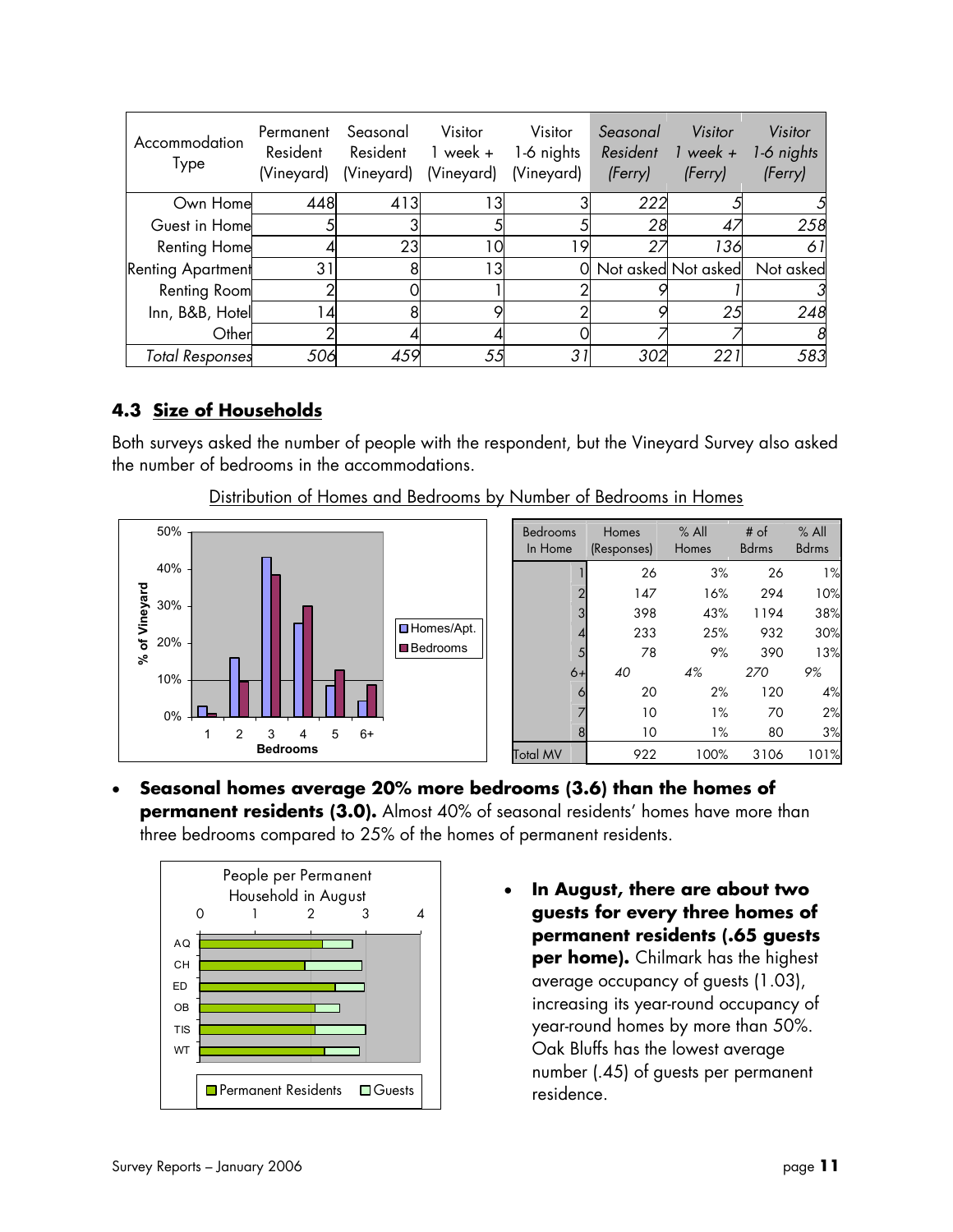• **The average number of people staying in a house inversely reflects the length of stay.** Homes accommodating visitors had the greatest average number of people at 4.6 for the Vineyard (ranging between 3.5 in Tisbury and 5.3 in Chilmark). Homes accommodating seasonal residents had the next highest number of people, 3.6 (ranging between 3.3 in Oak Bluffs to 4.2 in Aquinnah). Homes accommodating permanent residents, including guest, on average had the least number of people, 2.9 Island-wide (ranging between a low of 2.5 in Oak Bluffs to a high of 3.0 in both Edgartown and Tisbury)**.** 



# **4.4 Period of Occupancy and Rental Activity**

[Note: Questions about whether and how frequently homeowners rented out all or portions of their homes where asked only in the Vineyard Survey. Consequently, the responses are not likely to represent seasonal homeowners who are not on-Island in August.]

- **10% of permanent residents do not occupy their Vineyard home throughout the winter season.** Although half of these are rented out, 1 in 20 permanent residents' homes lie vacant in the winter.
- **Even with rentals, seasonal homes are occupied only 38% of the year.**  Seasonal homes go unoccupied 15% of the three summer months.
- **More than one in five seasonal residents rent out their homes whereas15% of the permanent residents rent out all or part of their accommodations.**
- **Both permanent and seasonal homeowners rent out their homes at the same proportions.** 5% of both groups rent during the off seasons and both rent 8% of their homes in the summer.
- **About 13% of permanent residents who rent out their homes indicated that they own another Vineyard property with a home on it.** Some homes contain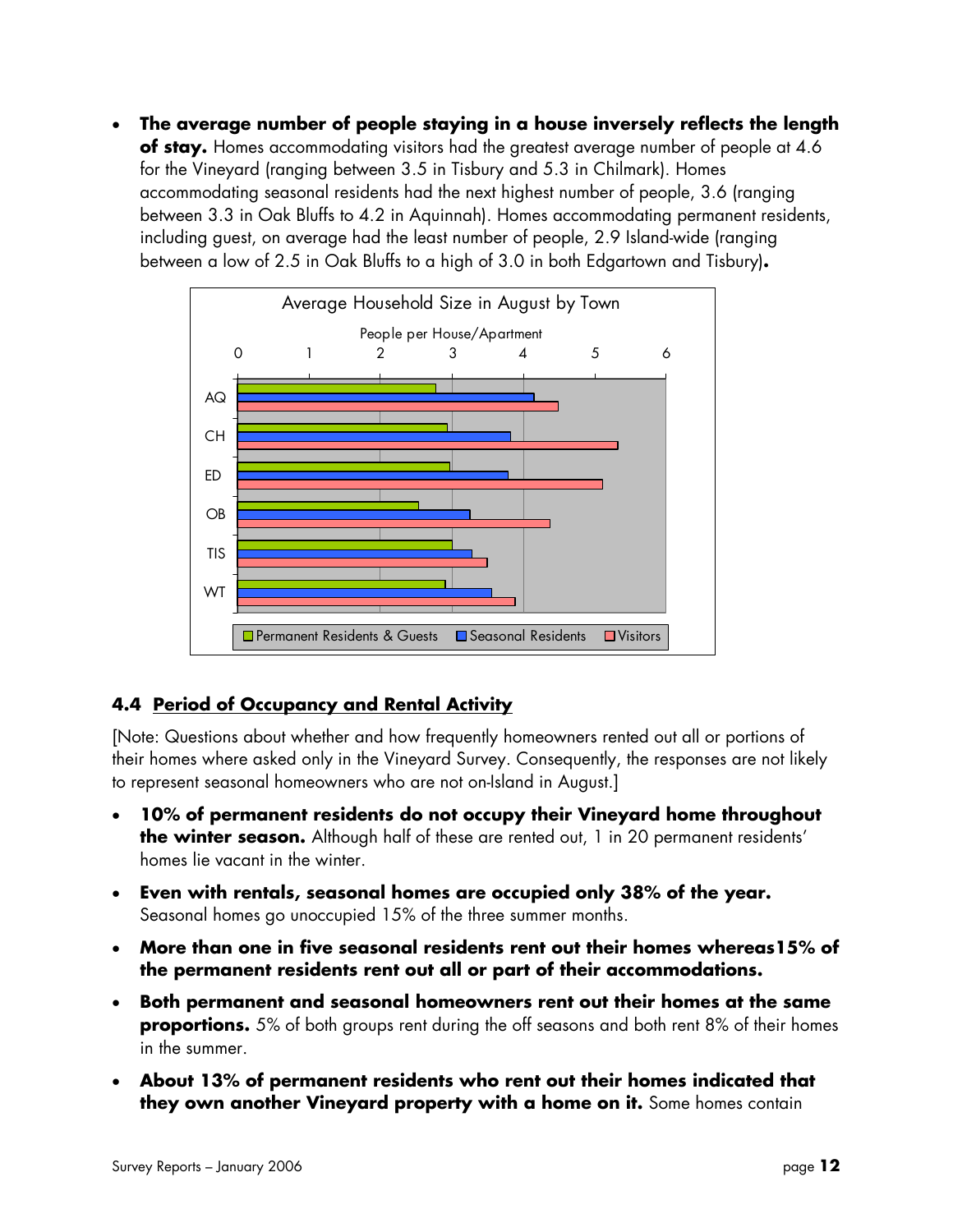apartments or rooms that can be rented while the owners continue to occupy the home. This explains why there is more than 100% occupancy (negative time unoccupied) of permanent residents' homes in the summer.

| <u>I ype or Home Occupancy by Season</u> |       |        |        |                |        |  |  |  |
|------------------------------------------|-------|--------|--------|----------------|--------|--|--|--|
|                                          | Fall  | Winter | Spring | S <u>ummer</u> | Total  |  |  |  |
| <b>Homes of Permanent Residents</b>      |       |        |        |                |        |  |  |  |
| Percent time occupied by owner           | 95%   | 90%    | 93%    | 96%            | 94%    |  |  |  |
| Percent time occupied by renter          | 5%    | 5%     | 5%     | 8%             | 6%     |  |  |  |
| Percent time unoccupied                  | $0\%$ | 5%     | 2%     | $-4\%$         | $1\%$  |  |  |  |
| <b>Homes of Seasonal Residents</b>       |       |        |        |                |        |  |  |  |
| Percent time occupied by owner           | 32%   | 10%    | 10%    | 77%            | 32%    |  |  |  |
| Percent time occupied by renter          | 5%    | 5%     | 4%     | 8%             | $6\%$  |  |  |  |
| Percent time unoccupied                  | 63%   | 8.5%   | 86%    | 1.5%           | $62\%$ |  |  |  |

# Type of Home Occupancy by Season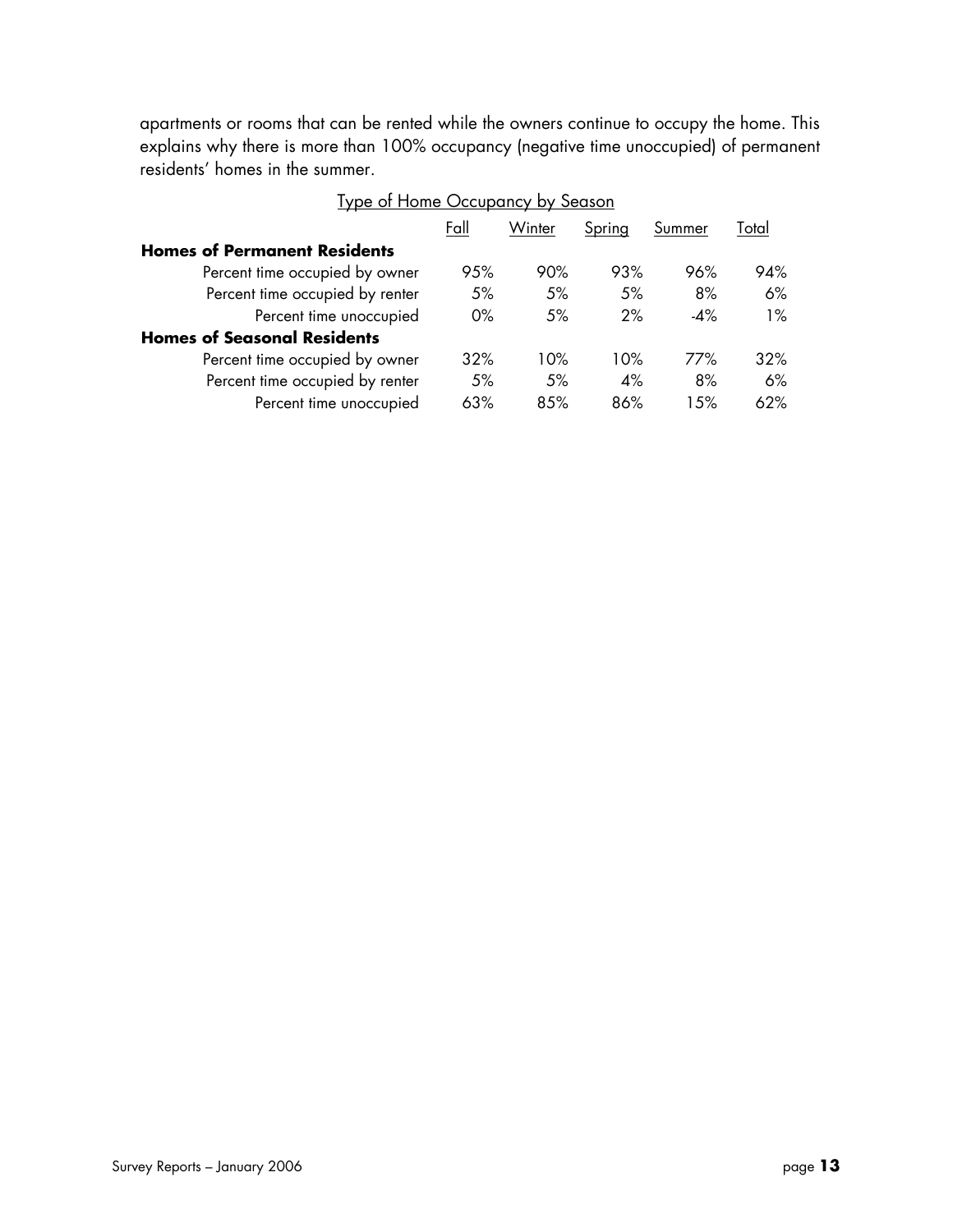# **5 Travel**

#### **5.1 Number of Vehicles**

- **The average number of registered motor vehicles per year round household is between 2.0 (Vineyard Survey) and 2.5 (Ferry Survey).** This held true across all towns and across all incomes except that 65% of householders with incomes under \$25,000 had just one vehicle.
- **Seasonal residents and visitors, on average, have access to 1.5 vehicles on the Vineyard.** Only 7% of visitors' vehicles are rented.
- **About 40% of seasonal residents register one or more vehicles on the Vineyard.** More than half the seasonal residents leave their vehicles on the Vineyard all year, and one-quarter of these leave more than one vehicle.
- **20% or more residents and visitors on Martha's Vineyard keep another car on the Cape.** One in five permanent respondents also has access to a vehicle on the Cape. An even higher ratio – nearly one in four (24%) – of seasonal residents and visitors reported having access to a vehicle on the Cape. [Possibly, their vehicles parked during their stay on the Vineyard.]

## **5.2 Volume and Purpose of On-Island Vehicle Trips**

[Note that the surveys asked for information about the numbers of vehicular trips, for use in transportation planning; however, this methodology cannot be considered as accurate as other techniques such as using traffic counters or having motorists fill out travel logs of their movements over a period of time. While these survey results help in comparing the number of trips by type of destination and type of user, traffic surveys conducted by the Martha's Vineyard Commission suggest that the actual total number of trips would be higher than the numbers indicated here.]

The average number of personal vehicle trips made per week on the Island was 22 for permanent residents, 18 for seasonal residents, and 17 for visitors. The additional trips by permanent residents were work trips. The permanent residents' number seems unusually low. [The averaged estimate of permanent residents is less than two-thirds the customary average ascribed for residences.]



#### Number of Vehicle Trips per Week – August 2004

|                     | Permanent Seasonal |        | <b>Visitors</b> |
|---------------------|--------------------|--------|-----------------|
| Work                | 29.0%              | 7.8%   | 2.9%            |
| Shopping            | 19.2%              | 26.1%  | 26.2%           |
| Entertainment       | 13.4%              | 19.4%  | 22.7%           |
| Recreation          | 17.9%              | 27.8%  | 33.7%           |
| Other               | 20.6%              | 18.9%  | 14.6%           |
| All purposes        | 100.0%             | 100.0% | 100.0%          |
| <b>Weekly Trips</b> | 22.4               | 18.0   | 17.2            |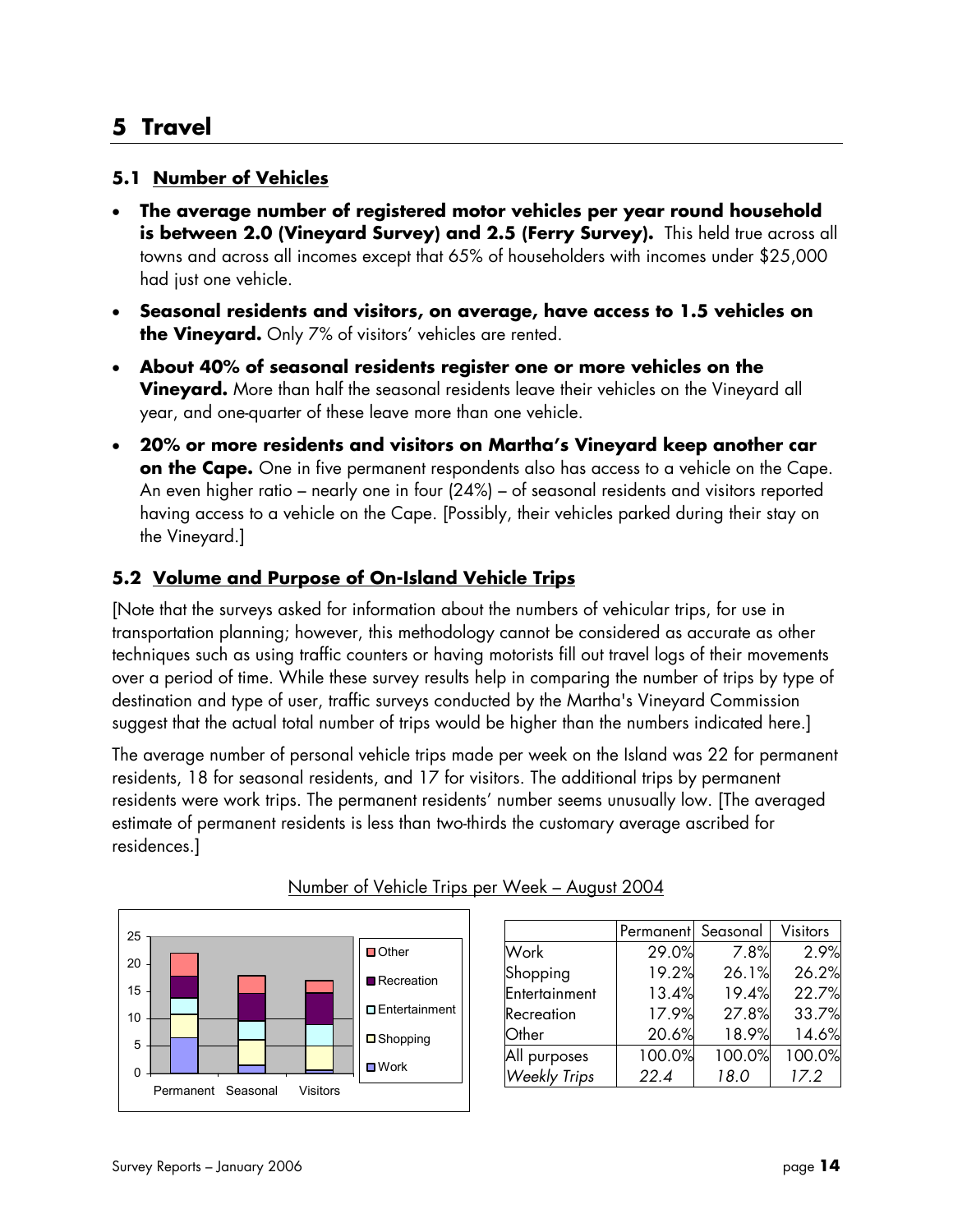- **Recreational trips comprised the largest share of trips for visitors (six per week or over one-third of all trips) and for seasonal residents (five per week, or almost one-quarter of all trips).**
- **Work and business accounted for the most trips for permanent residents.**
- **Shopping accounted for a major portion of the travel for all groups, with about four trips per week for each group.** However, the ambiguity of the question had some respondents including grocery shopping in this category while others did not.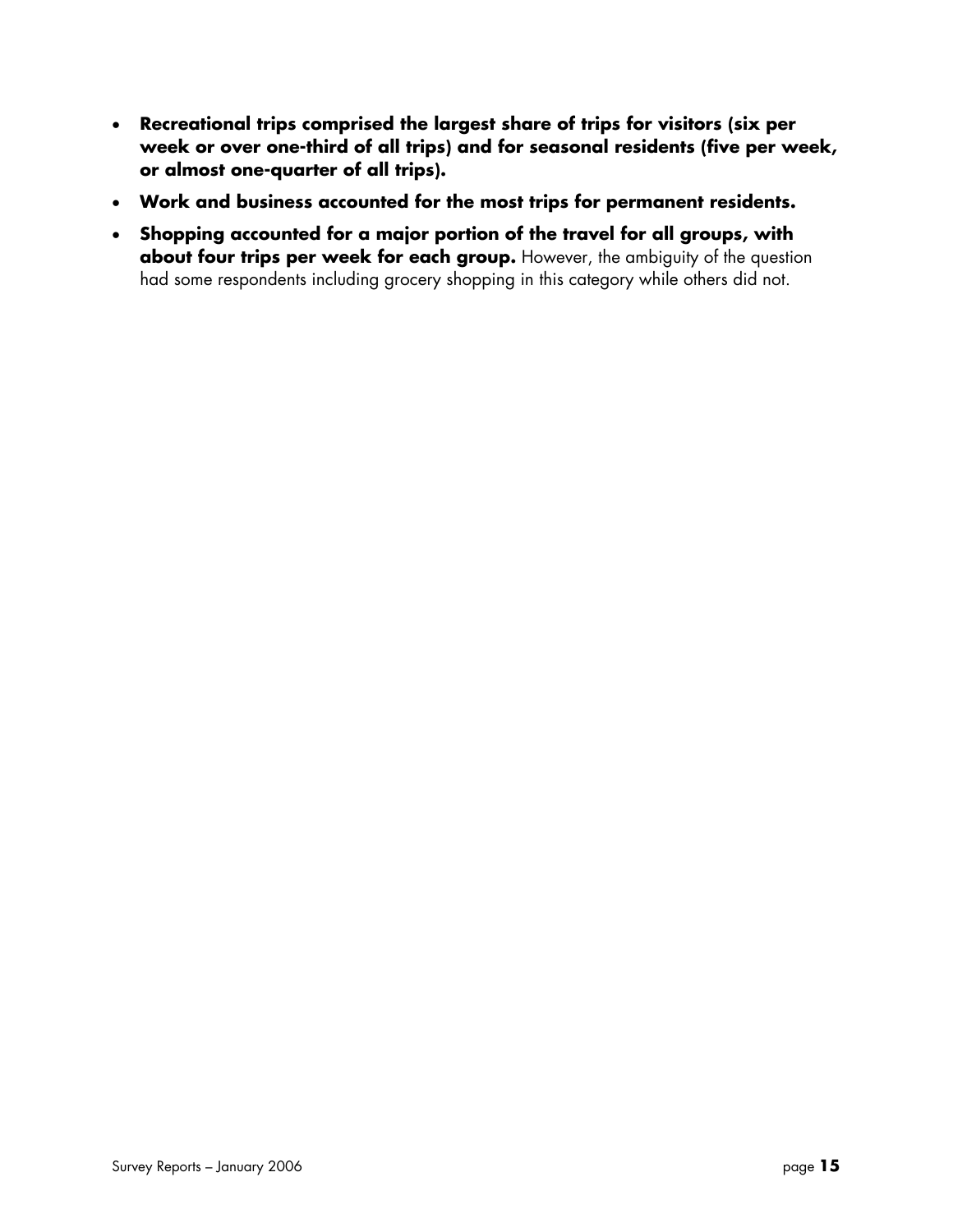# **6 Activities, Services & Expenditures**

#### **6.1 Activities**

- **Participation in activities varies widely, but seasonal residents and visitors generally participated between 10 and 20 percentage points more than permanent residents.**
- **Shopping ranked as the activity in which two-thirds or more of all groups were most engaged; beach going and swimming ranked second, and going to restaurants ranked third.** With day-trippers, beach –going and swimming did not rank second since only a quarter participate. [Note: the fact that "shopping" ranked high among permanent residents suggests some may have interpreted the category to include groceries and other necessities rather than as strictly a recreational activity.]
- **Activities in which at least half of a population type participates include shopping, restaurants, walk/hiking, sightseeing and nature viewing.** Seasonal resident and visitor engagement in walk/hiking, sightseeing and nature viewing cited in the Vineyard Survey was consistently 20 percentage points or more than in the Ferry Survey. Without the Vineyard Survey numbers, sightseeing and nature viewing would not have met the 50% threshold.

| Percentage of Respondents Engaged in Activity in Last Week** |                  |           |                 |             |  |  |
|--------------------------------------------------------------|------------------|-----------|-----------------|-------------|--|--|
| Ordered by Highest Rates of Participation                    |                  |           |                 |             |  |  |
| [Ferry Survey / Vineyard Survey]                             |                  |           |                 |             |  |  |
| Activity                                                     | Permanent        | Seasonal  | <b>Visitors</b> | Day-tripper |  |  |
|                                                              | <b>Residents</b> | Residents |                 |             |  |  |
| Shopping                                                     | /82              | 79/84     | $79/65*$        | 76 $/$ *    |  |  |
| <b>Restaurants</b>                                           | /55              | 81/66     | 78/57           | 66/         |  |  |
| <b>Beach/Swimming</b>                                        | /55              | 87/77     | 64/65           | 27/         |  |  |
| <b>Walking/hiking</b>                                        | /41              | 70 / 53   | 60/43           | 49/         |  |  |
| Sightseeing                                                  | /14              | 54/26     | 68 / 27         | 72/         |  |  |
| <b>Nature viewing</b>                                        | /23              | 55/29     | 45/24           | 31/         |  |  |
| Bicycling                                                    | /24              | 43 / 39   | 26/30           | 12/         |  |  |
| Art galleries                                                | /16              | 44 / 33   | 26/21           | 10/         |  |  |
| Movies                                                       | /25              | 46 / 32   | 14/16           | 3/          |  |  |
| Nightlife                                                    | /17              | 44/16     | 31 / 15         | 4/          |  |  |
| Boating                                                      | /15              | 35/30     | 14/7            | 3/          |  |  |
| Fishing                                                      | /13              | 29/23     | 11/15           | 1/          |  |  |
| Antiquing                                                    | /7               | 28/14     | 18/12           | 9/          |  |  |
| Golfing                                                      | / 10             | 19/18     | 8/8             | 2/          |  |  |
| Other                                                        | / 18             | na / 13   | na / 6          | na          |  |  |
| Responses                                                    | 517'             | 326/461   | 1229 / 88       | 378/        |  |  |

Activities in which at least half of a population type participates labeled in **bold.** Highest rate of participation for each population also in **bold**.

 *\*\* No time restriction for Ferry Survey question* 

 *\* Overall small sample size*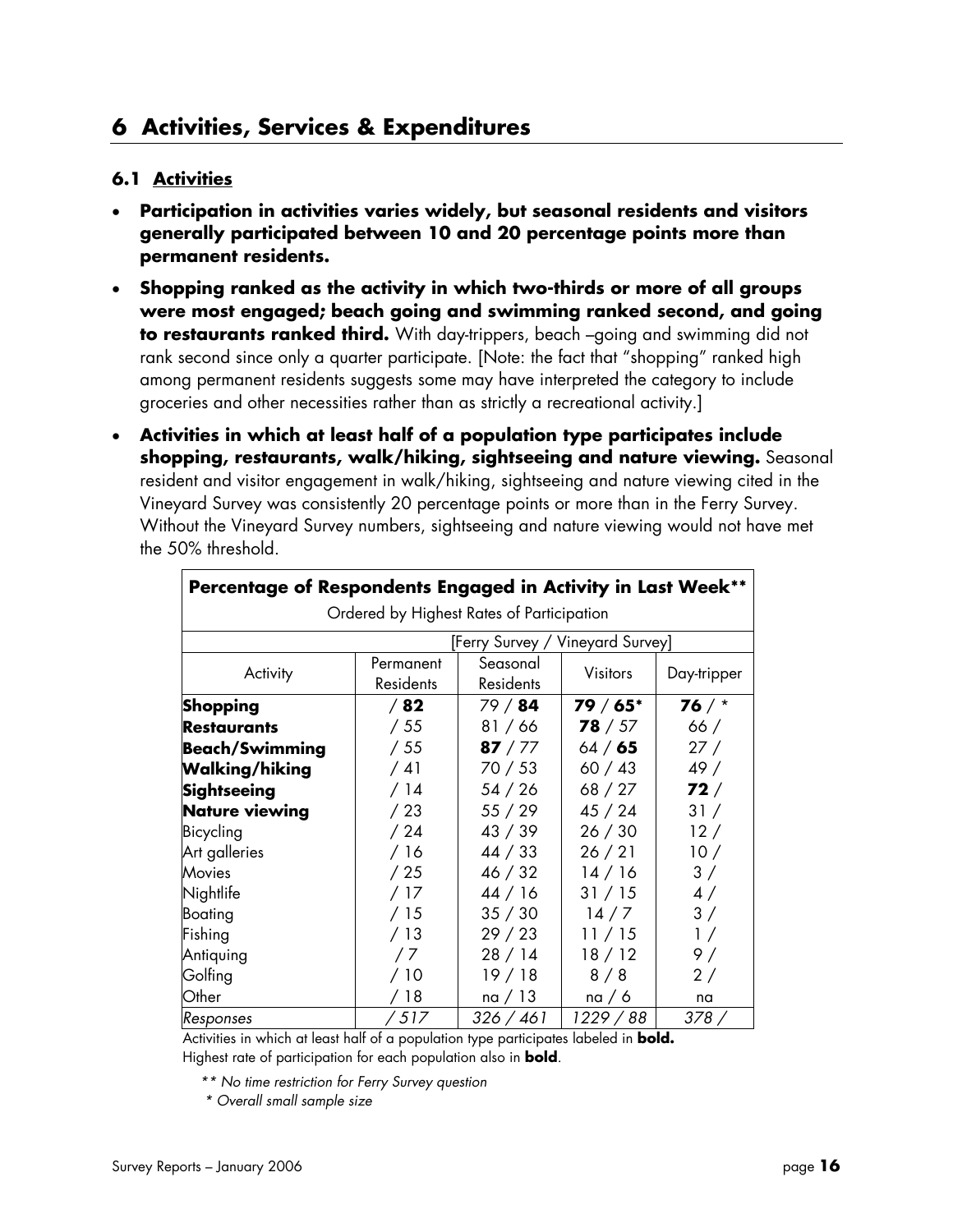- **The most frequent activity of visitors involved in recreational activities was walking or hiking – about five times a week – followed closely by going to the beach, bicycling and sightseeing.**
- **Four of five participants whether visitors or seasonal residents expressed satisfaction with most activities.** The only activities with less than an 80% "satisfied" or "very satisfied" rating were shopping, antiquing, nightlife, and going to the movies. Visitors also gave golf a "very satisfied" rating of slightly less than 80%.
- **The activities most popular with day-trippers were sightseeing, shopping and eating at restaurants.** In addition to these activities, going to the beach and walking/hiking were the most popular with visitors staying more than one day. The most popular activities for seasonal residents were going to the beach, walking/hiking and eating at restaurants.

## **6.2 Satisfaction with Public Services**

- **Island services generally received good marks.** All categories of people showed the greatest satisfaction with the Island libraries. Also receiving very high marks were conservation properties followed by fire protection, emergency medical services and bike paths.
- **Most respondents were not satisfied with parking and public restrooms.** Less than one-half of the permanent residents indicated satisfaction with garbage disposal services.

| Vineyard Survey (Ferry Survey) | Permanent | Seasonal | Visitor      | Day-tripper |
|--------------------------------|-----------|----------|--------------|-------------|
| Libraries                      | 90        | 91       | 79           |             |
| <b>Conservation Properties</b> | 88        | 90       | 92           |             |
| <b>Fire Department</b>         | 82        | 76       | 80           |             |
| <b>Emergency Medical/Hosp</b>  | 81        | 80       | 88           |             |
| <b>Bicycle Paths</b>           | 71        | 81       | 81           |             |
| Schools                        | 70        | 57       | Small sample |             |
| Town Parks/Ball Fields         | 69        | 73       | 82           |             |
| Police Department              | 67        | 74       | 77           |             |
| <b>Health Advisory</b>         | 66        | 51       | Small sample |             |
| Road Maintenance               | 62        | 78       | 85           |             |
| <b>Direction Signs</b>         | 53        | 66 (71)  | 82 (70)      | (66)        |
| Garbage Disposal/Litter        | 46        | 57       | 58           |             |
| Public Restrooms               | 31        | 43 (54)  | 57 (54)      | (48)        |
| Parking                        | 15        | 23       | 30           |             |

Percent Respondents Satisfied or Very Satisfied with Public Services

# **6.3 Expenditures**

Ferry passengers leaving the Vineyard were asked in the Ferry Survey to estimate their expenditures while on the island. The analysis assumes responses are for expenses of the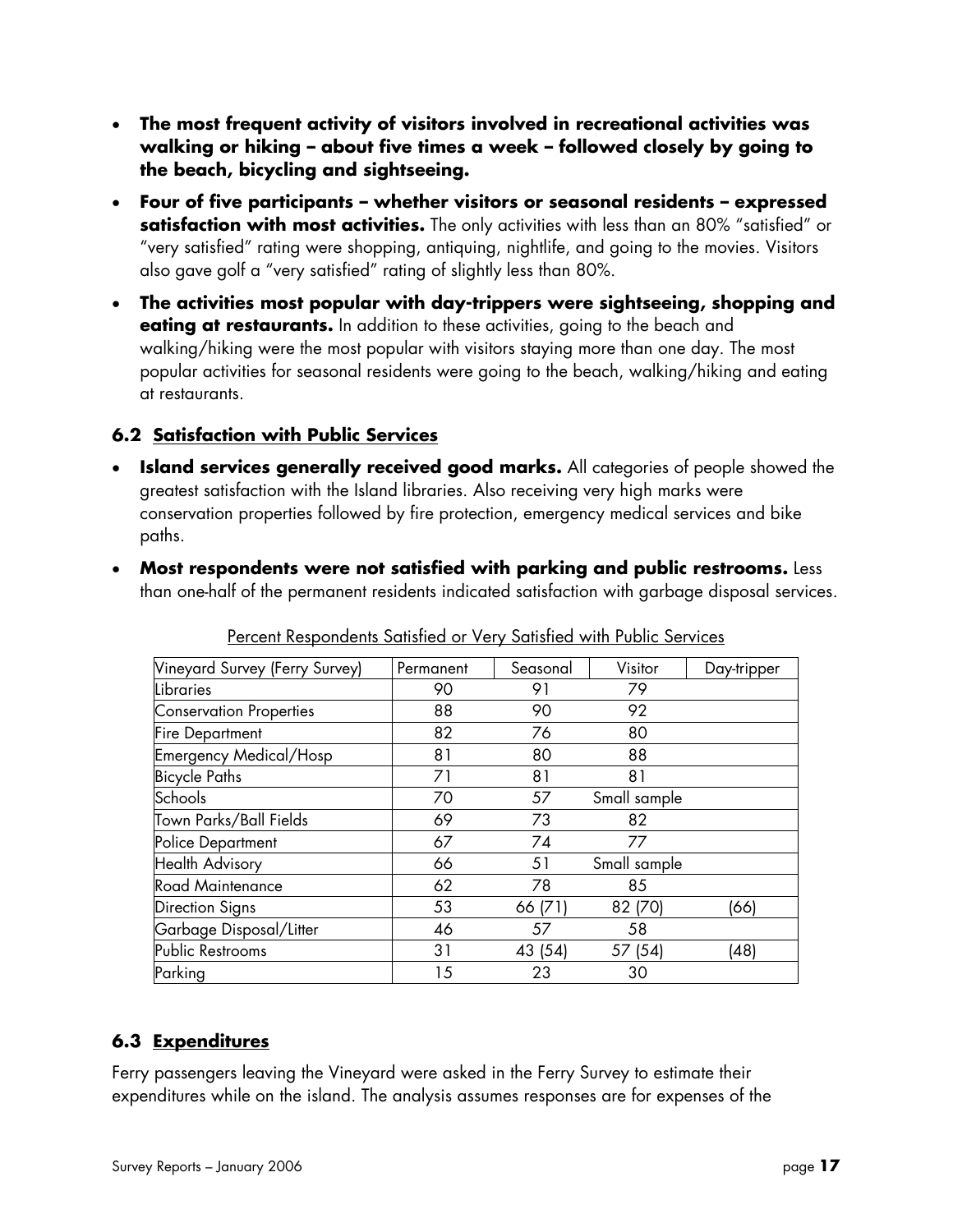respondent's traveling party although some people might have answered for the individual who answered the question. Also there were too few responses from visitors staying more than two weeks, so they are not presented here.

Finally, the numbers of people reporting "no expenditures" for various categories (as opposed to leaving the question blank) are consistently high percentages of responses among all classes of visitors and all categories of expenditures. The people who spent nothing were added to those who did spend money to calculate and overall average expenditures. Thus, expenditures by people spending money had to be significantly higher than the averages to offset the number of people who spent nothing.

o **Between 14 and 28% of each group reported spending nothing on their current stay on the Vineyard.** Perhaps counter-intuitively, the longer the stay, the higher the percentage of people reported zero expenditures on Island: day-trippers and visitors staying 1-2 day =  $14\%$ ; visitors staying 3-6 nights =  $16\%$ ; visitors staying 1-2 weeks =  $20\%$ ; seasonal residents (whose average stay was 1-2 weeks) = 28%.



- **Half of visitors staying less than a week spent nothing for lodging or entertainment.** The lodging figure closely tracks the 44% of this group that said they stayed as guests in a house (see section 4.3).
- **About one-third of visitors staying 1 to 2 weeks reported spending no money on lodging (32%) or entertainment (37%).**
- **Only about one in ten day-trippers spent money on entertainment.**
- **Half of seasonal residents spent nothing on entertainment (reflecting the popularity of hiking and enjoying the beach).**
- **Day-trippers were most likely to spend nothing on shopping (31%) or transportation (53%).**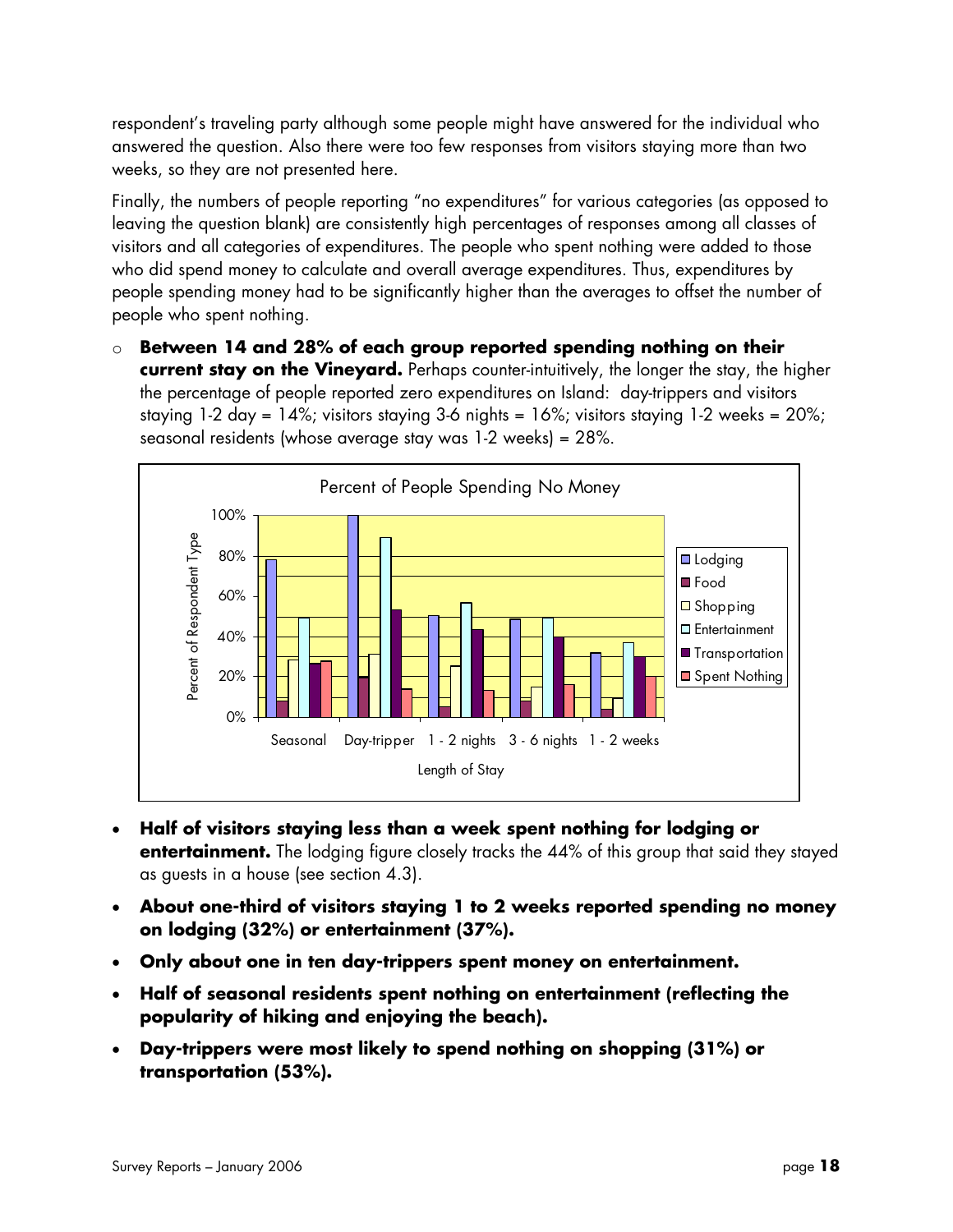

- **Visitors staying 1-2 nights averaged the highest amount of daily expenditures – \$300. Visitors staying from three nights to two weeks spent an average of a little over \$200 per day. Lodging accounted for 37 to 60% of these daily expenses.**
- **Day-trippers said that they spent \$145 on average, more than seasonal residents (\$110). Discounting lodging expenses, day-trippers spent more per day than any group other than visitors staying just 1-2 nights.**
- **Daily spending on shopping declined the longer people stayed on Island. Day-trippers spent nearly a third (31%) more than the next closest group.**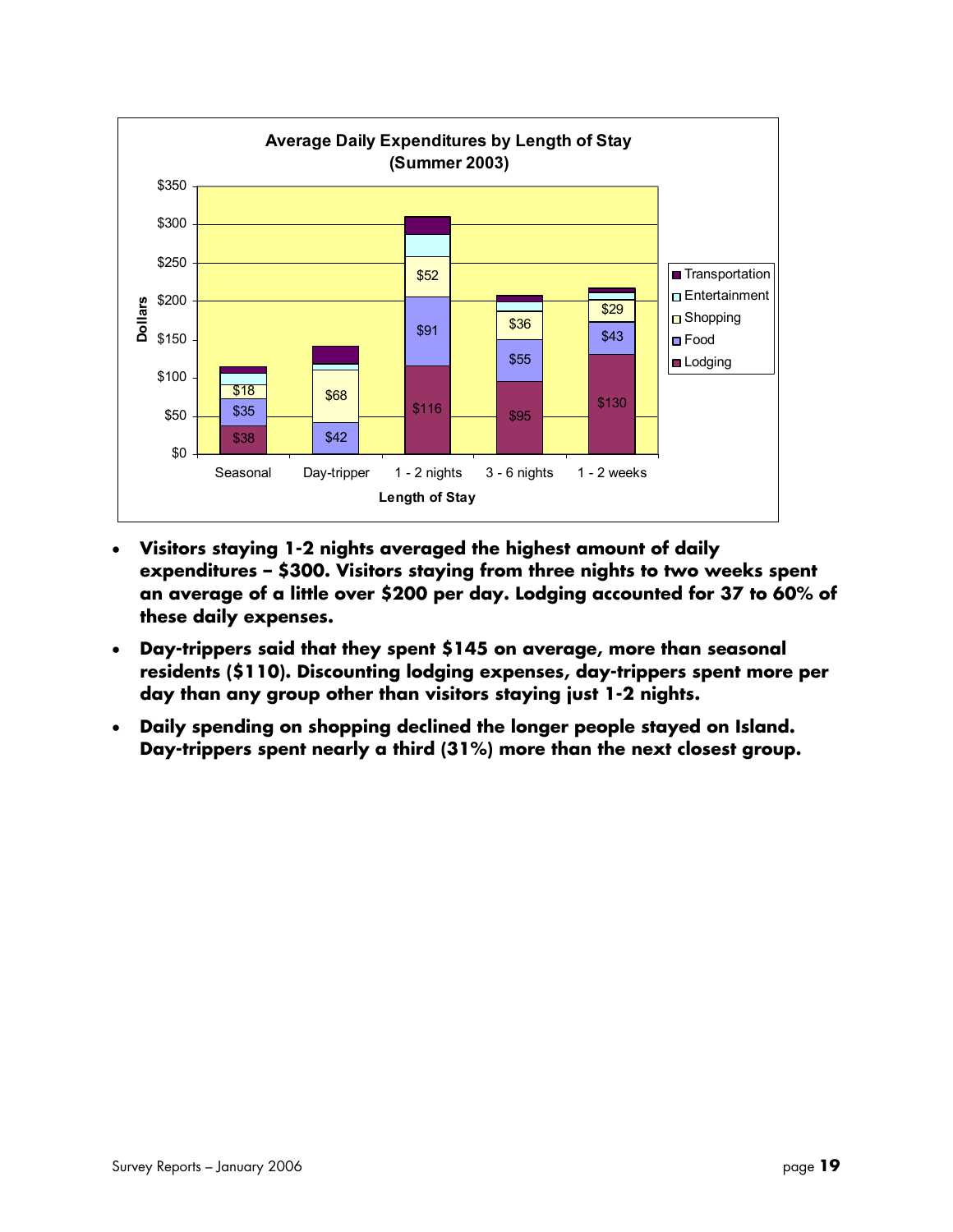# **7 Opinions on Island Issues**

Overall, the opinions of the permanent residents, seasonal residents and visitors do not vary greatly. The responses from the two surveys to a series of opinion questions were quite similar, although the Vineyard Survey respondents, especially seasonal residents, tended to be slightly more pro-environment and anti-development than respondents to the Ferry Survey. (Unless otherwise specified, the results quoted in the summary statements are from the Vineyard Survey.)

- **There was near universal agreement that preserving the Vineyard's environment and character is a high priority and promoting development was a low one.** Virtually everyone in both the Ferry and Island surveys agreed with this statement, as did over 89% of the business owners and managers in the Business Survey. Fewer than 10% of the people agreed that promoting development was a high priority.
- **Most people thought that the summer population was maxed out, but opinions varied significantly by residency and length of stay.** Roughly 70% to 80% of permanent and seasonal residents in both surveys thought that the summer population should not grow much (as did a majority, 54%, of businesses). In fact, fewer than 5% of people thought the summer population could grow without major problems (8% of businesses). Relating to both preservation of character and concern about additional summer growth, only 9% of people thought that the Vineyard needs more resort, tourist-oriented, active recreational facilities, and even fewer (7%) thought the Island community should make every effort to attract more visitors (29% of businesses favored more such facilities).
- **There is less clear consensus regarding the growth of the year-round population.** Not quite half (48%) of permanent residents agreed that the Island's year-round population should not increase much. More than a third (35%) of businesses, 30% of seasonal residents and a quarter (24%) of visitors agreed. Conversely, between 15 and 24% of all groups, including businesses, felt the year-round population could grow considerably without much problem.
- **Visitors generally perceived less congestion and were less concerned about growth than permanent or seasonal residents.**
- **People strongly favored stricter controls over the quantity and quality of development.** Support for these controls varied from 64% for permanent residents and 65% for visitors, to 74% for seasonal residents. Fewer than 6% thought that these controls should be relaxed.
- **People favored maintaining the status quo with respect to the ferry and road capacity.** In the Vineyard Survey, half the people thought that the ferry capacity for cars during the summer should continue to be restricted, even though it meant that they might not be able to make a reservation when they wanted, compared to 30% who disagreed. Less than 30% of each group favored increasing the number of ferries to and from the Island. However, people surveyed on the ferries were less inclined to agree; only about one-third of the permanent and seasonal residents, and just 13% of visitors, surveyed on the ferries agreed with the restriction on cars. Only 20% of people in the Vineyard Survey (24% of permanent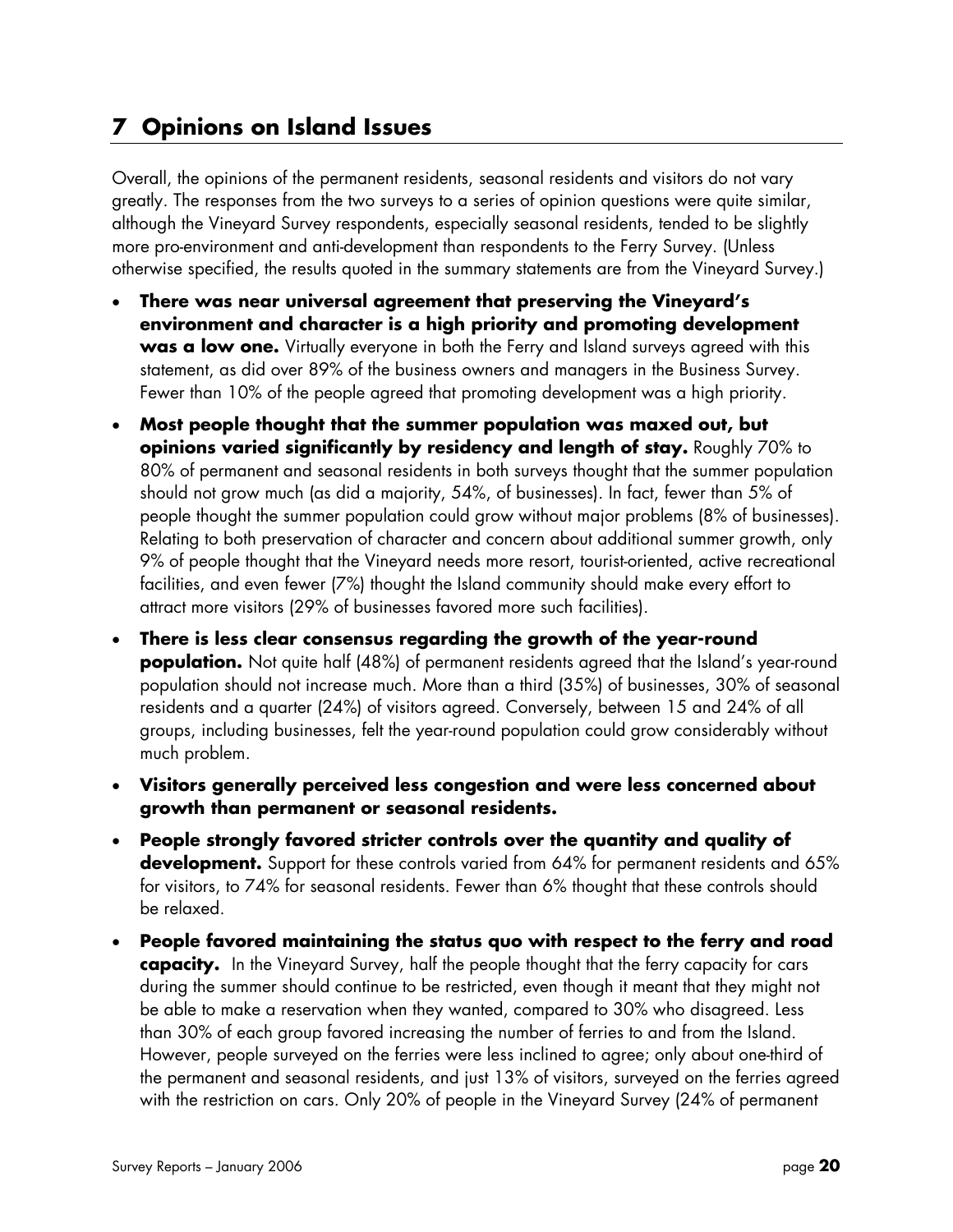residents) thought the road network should be expanded. Slightly more respondents to the Ferry Survey agreed with the expanding the road capacity, although a lower percentage (15%) of permanent residents favored this.

• **The majority of permanent residents favored Island-wide funding of affordable housing and of elementary and middle schools.** Of permanent residents, the proportion that favored Island-wide funding of affordable housing was 68% and of schools was 55%. The support was somewhat lower for seasonal residents and visitors, but for all groups, more people supported rather than opposed Island-wide funding.

| <b>Opinions on Island Issues</b>                                       |                  | Ferry Survey (2003)/          |              |                                  |  |
|------------------------------------------------------------------------|------------------|-------------------------------|--------------|----------------------------------|--|
|                                                                        |                  | <b>Vineyard Survey (2004)</b> |              | <b>Business</b><br><b>Survey</b> |  |
|                                                                        |                  | Permanent Seasonal            | Visitors     | (2003)                           |  |
|                                                                        | <b>Residents</b> | <b>Residents</b>              |              |                                  |  |
| Preserving the MV environment and character is a high priority         | 91/97            | 95 / 99 95 / 99               |              | 89                               |  |
| Promoting new development/growth is a high priority *                  | $*$ / 10         | $*$ / 4                       | $*/6$        | 18                               |  |
| Martha's Vineyard summer population should not increase much.          | 69/76            | 73 / 82 57 / 77               |              | 54                               |  |
| Summer population could grow without major problems.                   | $6/5$            | 11/3                          | 12/2         | 8                                |  |
| Year-round population should not increase much                         | 46/48            | 25 / 30 22 / 24               |              | 35                               |  |
| Year-round population can grow considerably without much problem.      | 15/16            | 24/17                         | 23/18        | 24                               |  |
| MV needs more resort, tourist-oriented, active recreational facilities | 17/13            | 15/6                          | 18/6         | 29                               |  |
| Martha's Vineyard should make every effort to attract more visitors.   | 15/8             | 8/5                           | 13/8         | 30                               |  |
| Relax controls over the quantity/quality of development.               | 14/6             | $9/4$                         | 11/5         | 12                               |  |
| Make stricter controls over the quantity/quality of development.       | 58 / 64          | 56 / 74 40 / 65               |              | 43                               |  |
| Island road system should be expanded to handle increased traffic.     | 15/24            | 24/17                         | 26/14        | 24                               |  |
| Cars on summer ferries should continue to be limited to 1995 levels.   | 35/49            | $34 / 52$ 13 / 49             |              | 38                               |  |
| Run more ferries in the summer.                                        | na / 29          | na / 26                       | $\ln a / 29$ | na                               |  |
| Need traffic lights at certain intersections                           | na / 40          | na / 34  na / 49              |              | na                               |  |
| Fund elementary & middle schools on an Island-wide basis.              | na / 55          | $na / 44$   na $/ 38$         |              | na                               |  |
| Affordable housing should be funded on an Island-wide basis.           | na / 68          | na / 65                       | $\ln a / 44$ | na                               |  |
| Install wireless communication towers up-Island, if necessary.         | na / 41          | na / 37                       | na/18        | na                               |  |
| Increase housing density to allow creation of more affordable housing. | na / 56          | na / 33                       | na / 35      | na                               |  |

*\* This question was ambiguously worded in the Ferry Survey and the results were set aside. (It asked about "responsible new development", thereby lumping together those who favored more development provided it was responsible, and those who <u>opposed</u> more development but supported efforts to make it more responsible).*